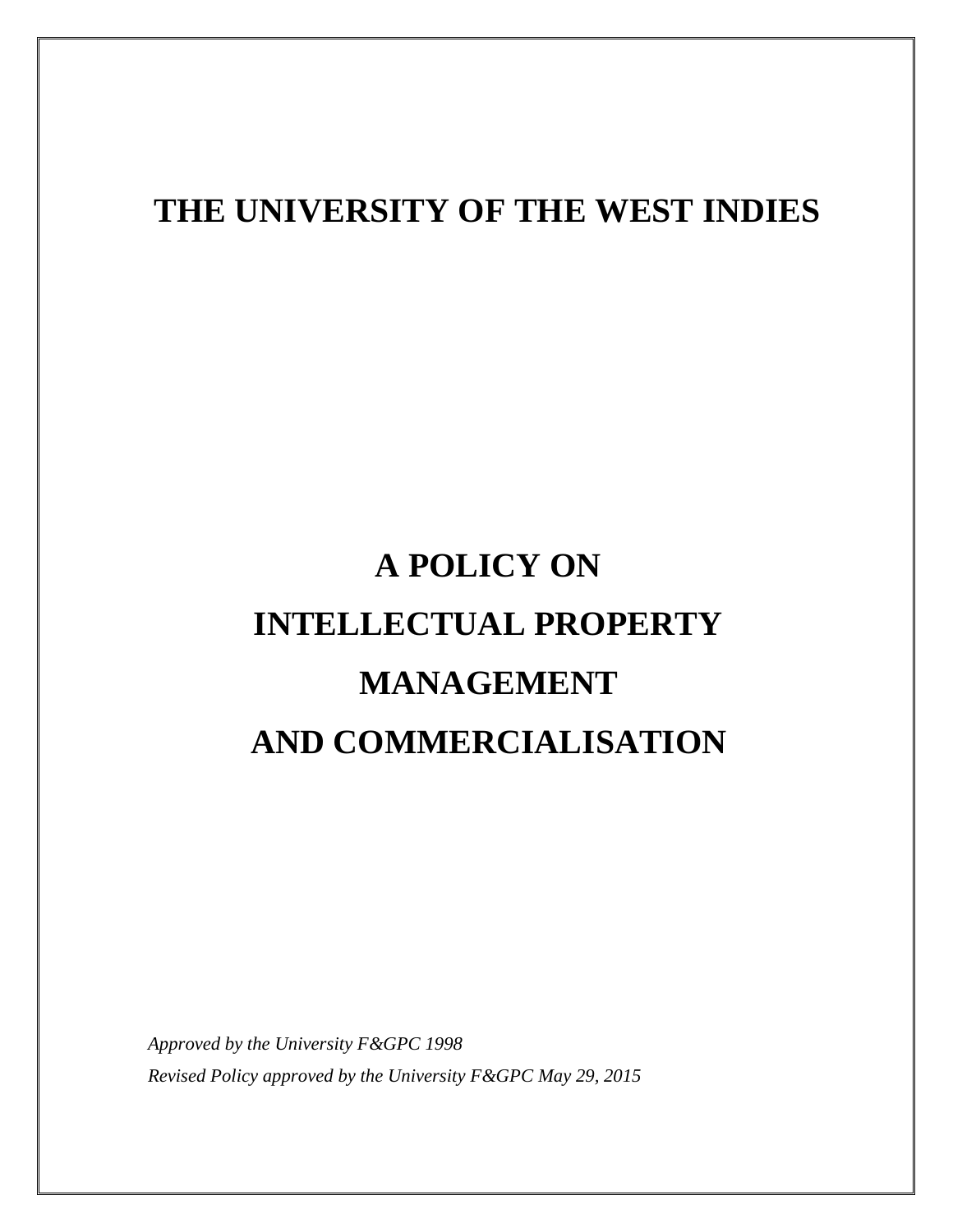#### TABLE OF CONTENTS

|                  |                                                 |  | 1. |  |
|------------------|-------------------------------------------------|--|----|--|
| 2.               |                                                 |  |    |  |
| 3.               | Distribution of Income Generated from the       |  |    |  |
| 4.               | Recovery of University Costs9                   |  |    |  |
| 5.               | Allocation of University Royalties and          |  |    |  |
|                  |                                                 |  |    |  |
| 6.               | Infringement of Copyright9                      |  |    |  |
|                  |                                                 |  |    |  |
| 1.               |                                                 |  |    |  |
| 2.               |                                                 |  |    |  |
| 3.               | Distribution of Royalties and Fees12            |  |    |  |
| 4.               |                                                 |  |    |  |
| 5.               | Responsibility of University in relation        |  |    |  |
|                  |                                                 |  |    |  |
| 6.               | Commercialisation of UWI Inventions17           |  |    |  |
| 7.               | Action by University where Patent               |  |    |  |
|                  |                                                 |  |    |  |
|                  | <b>PART III: OTHER INTELLECTUAL PROPERTY 20</b> |  |    |  |
|                  |                                                 |  |    |  |
|                  |                                                 |  |    |  |
| 2.               |                                                 |  |    |  |
| 3.               | Authorisation required to use marks 21          |  |    |  |
| $\overline{4}$ . | Use of UWI marks permitted without              |  |    |  |
|                  |                                                 |  |    |  |
| 5.               | Licensing of UWI marks prohibited 23            |  |    |  |
| 6.               |                                                 |  |    |  |
| 7.               | Use of UWI marks by staff member with           |  |    |  |
| 8.               |                                                 |  |    |  |
| 9.               |                                                 |  |    |  |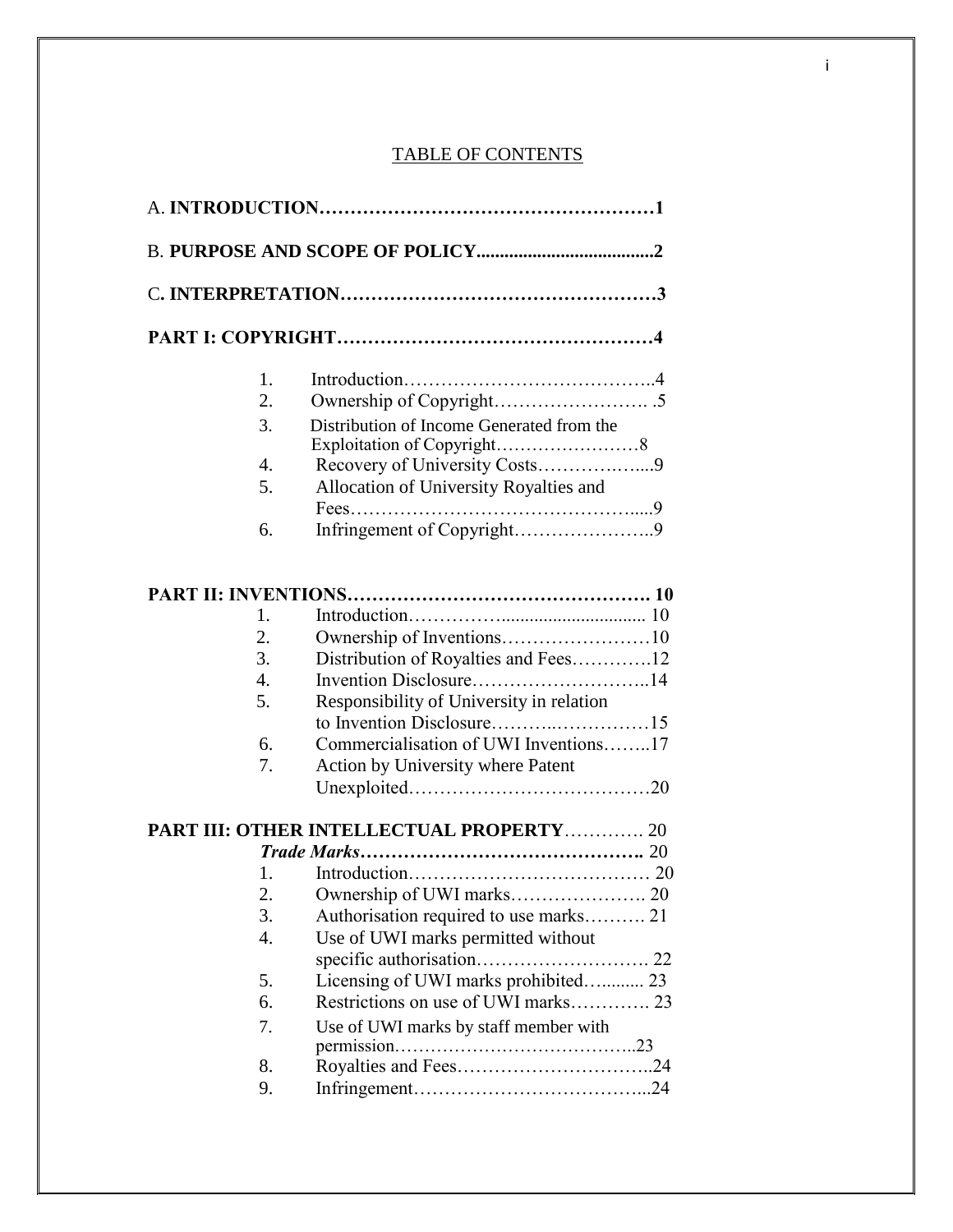### *Plant Variety Rights* **25**

|  | PART IV: GENERAL PROVISIONS 25            |                               |  |
|--|-------------------------------------------|-------------------------------|--|
|  | 1.                                        |                               |  |
|  | 2.                                        |                               |  |
|  | 3.                                        |                               |  |
|  | 4.                                        |                               |  |
|  | 5.                                        |                               |  |
|  | 6.                                        |                               |  |
|  | $7_{\scriptscriptstyle{\ddot{\text{c}}}}$ | Use of UWI marks prohibited28 |  |
|  | 8.                                        |                               |  |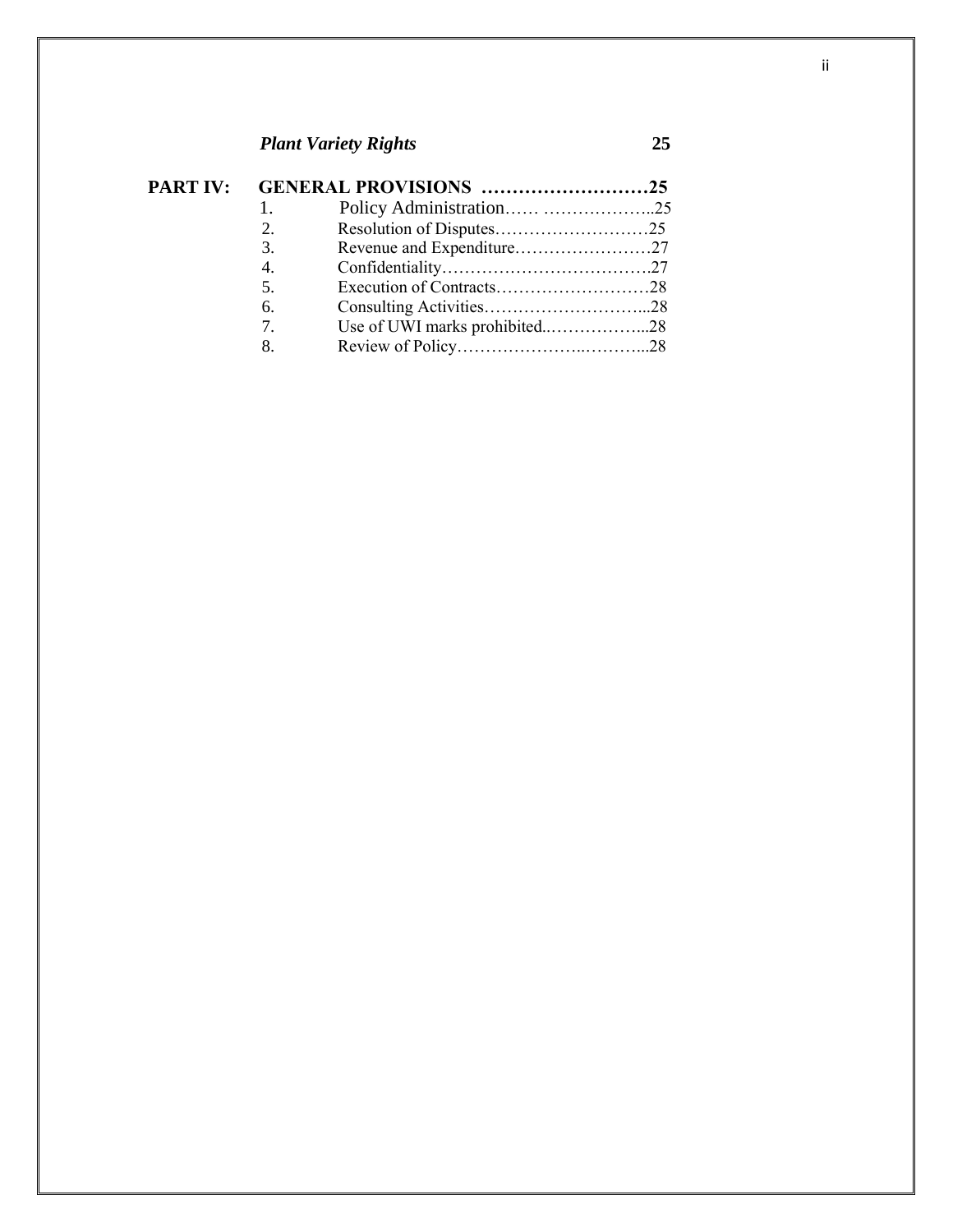#### **POLICY ON INTELLECTUAL PROPERTY MANAGEMENT AND COMMERCIALISATION**

#### **A. INTRODUCTION**

The primary functions of a University are teaching and research and the dissemination of the results of such research for the public good. Those Universities which are supported by public funds, such as The University of the West Indies, must also have as part of their mission the advancement of the public interest and the promotion of the economic and cultural development of the area which they serve.

Staff members and students of the University expand the body of general knowledge and enrich the educational programme of the University through research papers, articles, books, computer programs, films, inventions and other creations, in which intellectual property inheres. Traditionally, much of the intellectual output of the University is disseminated by publication and by placing it in the public domain.

The University affirms the principle of freedom of research and unrestricted dissemination of the information generated. It accepts that it is not a principal aim of the University to undertake research solely in anticipation of profit. However, the University recognizes that significant financial benefits may be derived from the exploitation of products of creative activity in the University, especially in science and technology, engineering and agriculture. Such exploitation must be undertaken within a framework which fairly safeguards both the interests of the individuals who create the intellectual property in these products as well as the interests of the University.

Further, the University is aware of the need to provide guidance on the appropriate use of the University's name, Coat of Arms and other University trade marks, so as to safeguard the institution's brand.

Therefore, within the context of the intellectual property law regimes of the countries served by the University, this Policy sets out the principles governing the ownership and disposition of intellectual property generated within the University, the respective rights and responsibilities of those involved and the administrative arrangements for the management of intellectual property in the University. The Policy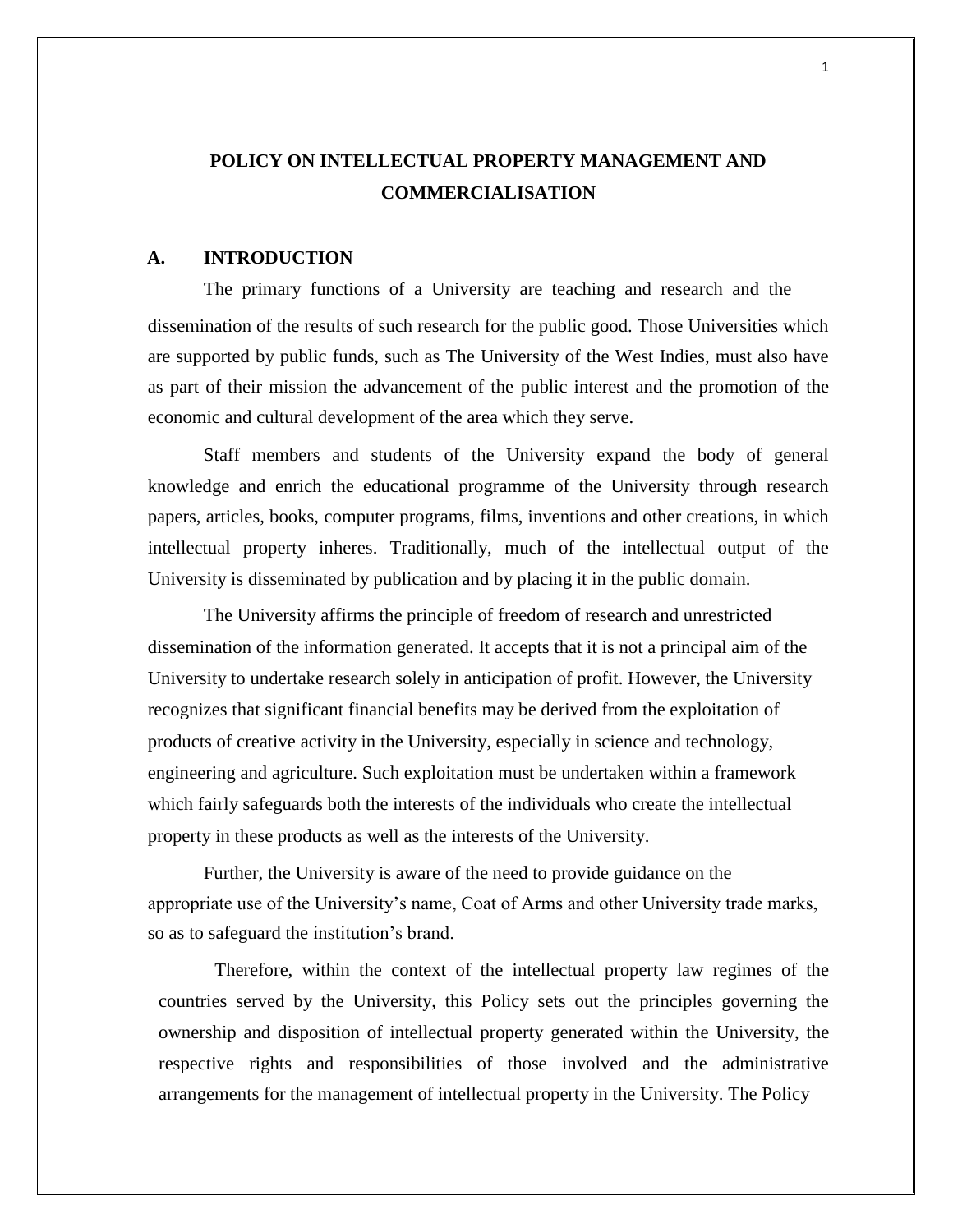also provides guidance on the commercialisation of intellectual property developed within the University and on the use of University-owned trade marks.

#### **B. PURPOSE AND SCOPE OF POLICY**

#### **Purpose**

This Policy is designed for the following main purposes:

- (a) to provide a framework which will stimulate and facilitate staff members and students to undertake research and to protect and exploit potentially valuable research results;
- (b) to establish a proper basis for the transfer of technology from the University to the wider community and the generation of income derived from the commercialisation of intellectual property rights owned by the University;
- (c) to encourage and develop institutional growth through the commercial application of research results and through ventures with industry and commerce;
- (d) to ensure that the rights and interests of all parties concerned are fairly determined with full regard for the proper role of the University and the principles of academic freedom;
- (e) to provide guidelines on the use of trade marks owned by the University;
- (f) to make provision for the proper administration of intellectual property rights within the University.

#### **Scope**

This Policy covers copyrightable materials, inventions, trade marks and plant varieties. It has effect in relation to University activities in all countries served by the University and applies to all faculties, departments, schools, centres, institutes and other academic and administrative units of the University.

The Policy extends to staff members of the University including such staff members on sabbatical leave, and also to scholars visiting from another university or research facility, except in so far as its application is precluded by the policies of the host institution of a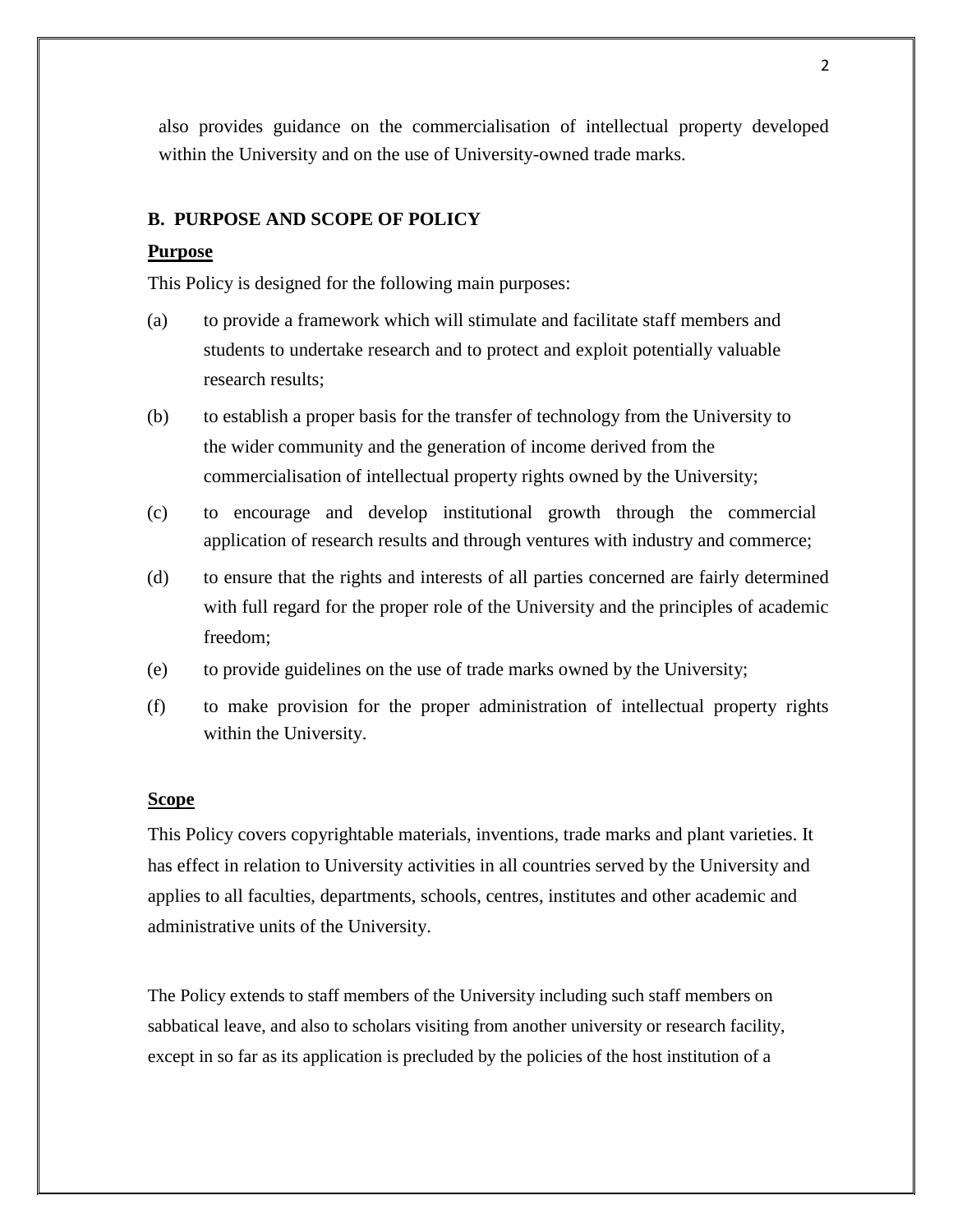staff member on sabbatical or, as the case may be, by the institution to which the visiting scholar is employed, and the University has agreed to different arrangements.

Students who are also employees of the University shall be treated under the Policy as staff members in connection with activities related to their employment. Students who hold awards (e.g. scholarships and fellowships) through the University in respect of which the funding body has placed restrictions on the proprietary rights in items developed under and during the course of the award, shall be treated under this Policy in the same manner as students working on sponsored research or other agreements.

This Policy operates in the context of applicable laws of the countries served by the University. Interpretation of the Policy in relation to any matter arising in any such country will be in accordance with its relevant laws.

#### **C. INTERPRETATION**

In this Policy **-**

- "Committee" means the University Committee on Intellectual Property established under Part IV, paragraph 1.2 of this Policy;
- "Contributing Country" has the meaning assigned to that expression in Article 24 of the Charter of the University;

"Designated Office" means the Office on a campus of the University

designated by the Principal of that campus as the Office responsible for carrying out functions under this Policy; and different Offices may be designated to perform functions under different Parts of this Policy or in relation to different categories of intellectual property;

- "intellectual property" means copyright, inventions (whether or not patented) trade marks and plant varieties;
- "Pro Vice Chancellor" means the Pro Vice Chancellor responsible for Research;

"related proprietary rights" means in relation to an invention, any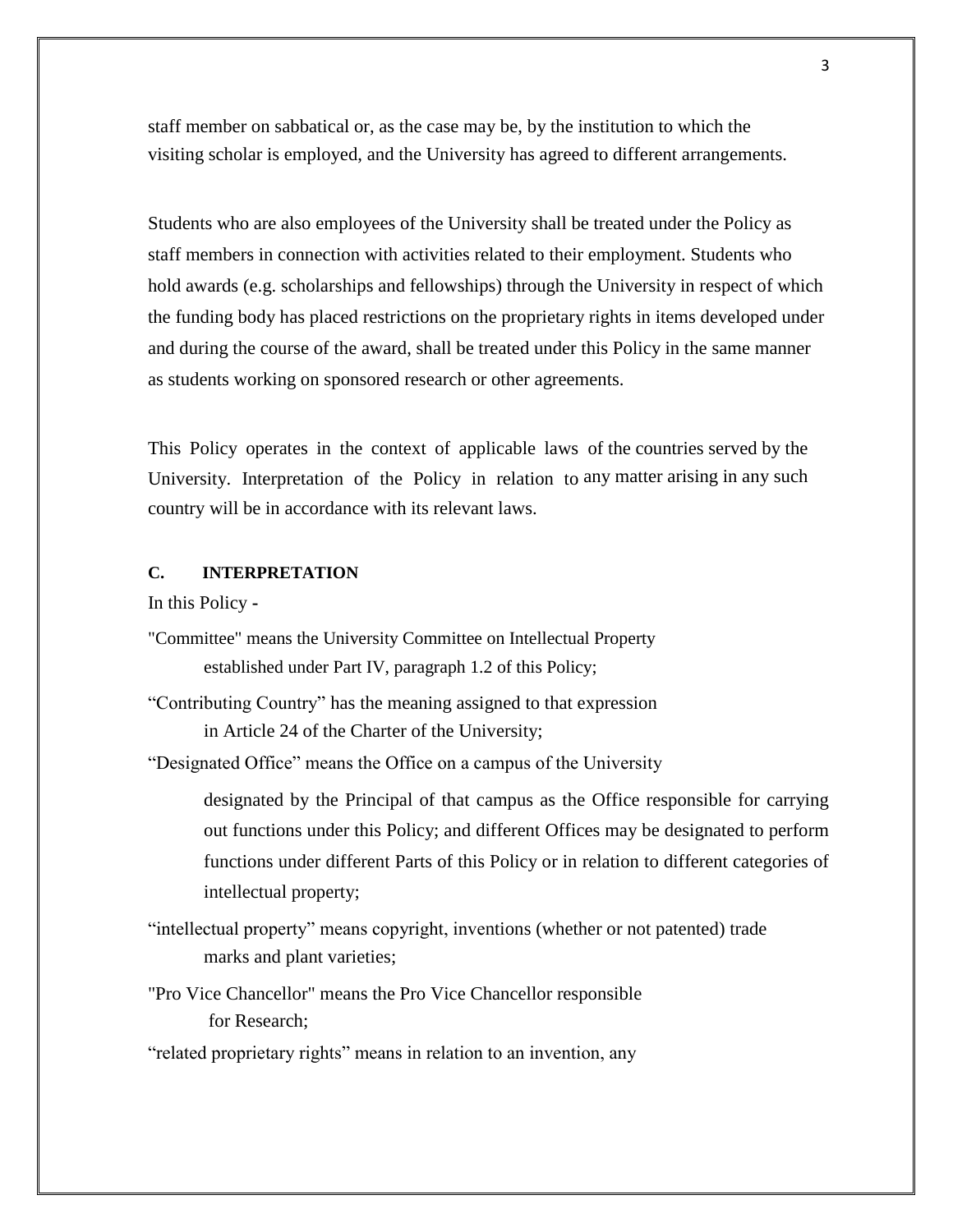proprietary rights associated with the invention, including know how, confidential information, trade secrets and copyright;

- "sponsored research or other agreement" means an agreement entered into by the University and a government, agency, firm or other body whereby funds are provided by such government, agency, firm or other body to support, partially or fully, research or other work undertaken by the University;
- "staff member" means a member of the academic staff, senior academic staff and professional staff, within the meanings assigned to those expressions, respectively, in the Statutes for the time being of the University, and any other person employed by the University;
- "student" has the meaning assigned to that expression in the Statutes for the time being of the University;
- "sub-Committee" means a sub-committee appointed under Part IV, paragraph 1.4 of this Policy;
- "UWI mark" means the name of the University, the acronym "UWI", any

other abbreviation of the name, the Coat of Arms and the Seal of the University, any insignia, design, symbol, name, words or combination thereof, or any other representation (whether or not registered) that connotes an association with the University, and any domain name assigned to a campus of the University.

#### **PART 1: COPYRIGHT**

#### **1.0 Introduction**

**1.1** Copyright is a property right which the law gives to creators of literary works (including scholarly and scientific papers and examination questions) dramatic, musical and artistic works, databases, photographs, computer programs, films, broadcasts, cable programmes and the typographically arrangement of published editions. For a work to enjoy copyright protection it must be original, in the sense that it should not be a mere copy of another work and, in addition, it must be recorded in a tangible form. Certain prescribed requirements must be satisfied relating to the nationality or habitual residence of the author or the place of first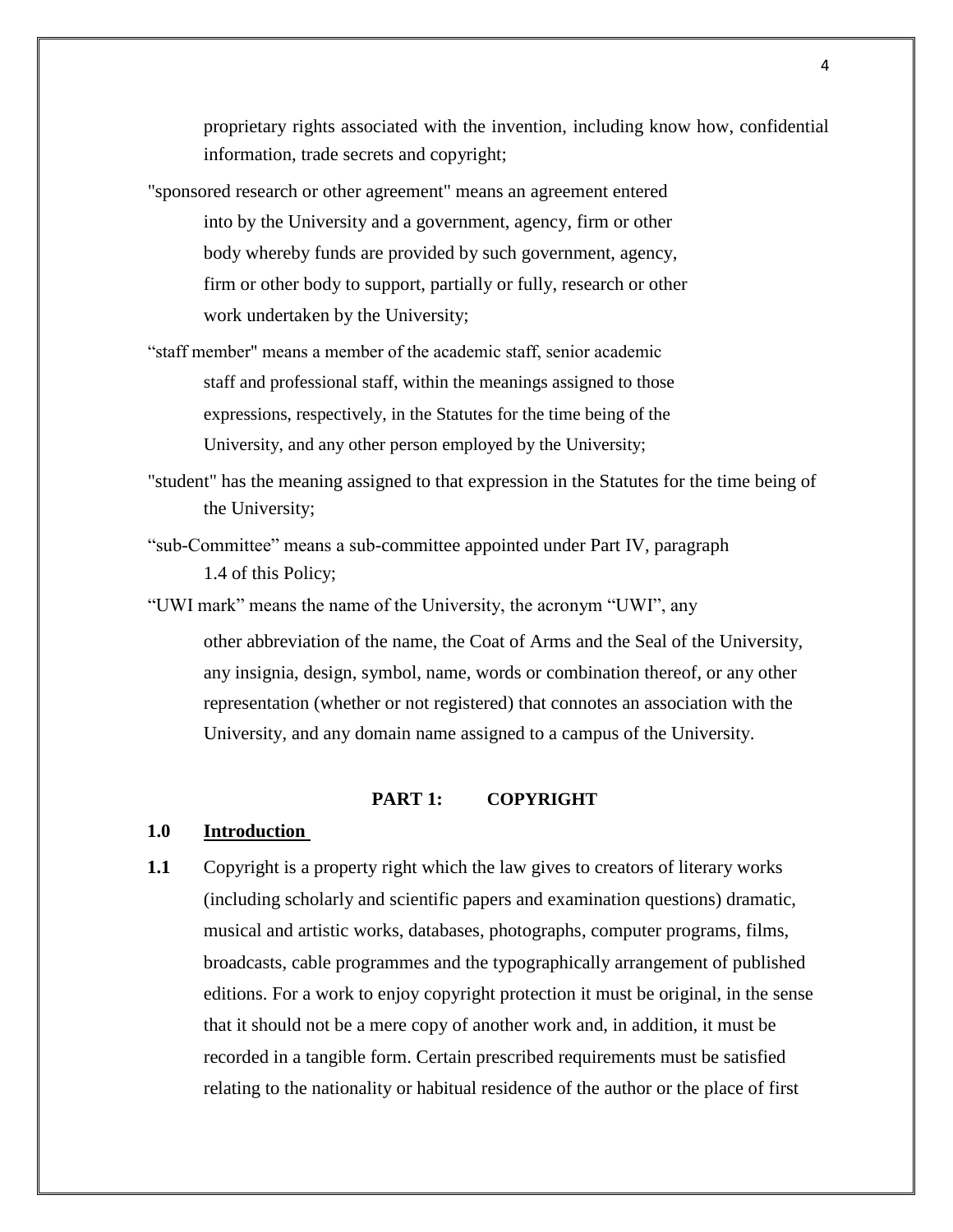publication of the work. Copyright protection of a work is not dependent on registration or other formality. The owner of copyright in a work is given the exclusive right for a specified time to exploit the work, subject to prescribed exceptions.

- **1.2** This Part of the Policy establishes the respective rights of the University, its staff members and students in relation to the ownership and disposition of rights in works generated within the University that are protected by copyright.
- **1.3** In its application, the Policy is subject to the relevant laws governing copyright in Contributing Countries.

#### **2.0 Ownership of Copyright**

- 2.1 Under the copyright laws of Contributing Countries, the general rule is that the creator of a work is the first owner of copyright in the work, unless a contrary arrangement is made. By way of exception to this principle, some laws give to an employer an automatic ownership of copyright in a work created under a contract of employment, unless there is an agreement to the contrary. In such countries, this Policy can be considered such an agreement by which the University will reassign copyright ownership to staff members, except in the specific instances indicated below in paragraph 2.4.
- **2.2** This Policy maintains the traditional relationship between the University and staff members who are authors of scholarly and artistic works, whereby copyright in textbooks, monographs, papers, lecture notes, unpublished manuscripts, slides, musical compositions, works of art, and similar material, are the exclusive property of the staff member, except where they are produced as part of a sponsored programme or other agreement or where the University claims ownership under this Policy.
- **2.3** A staff member who owns copyright in a work has the full responsibilities and exclusive rights of ownership, including the full enjoyment of any royalties accruing from the exploitation of the work. However -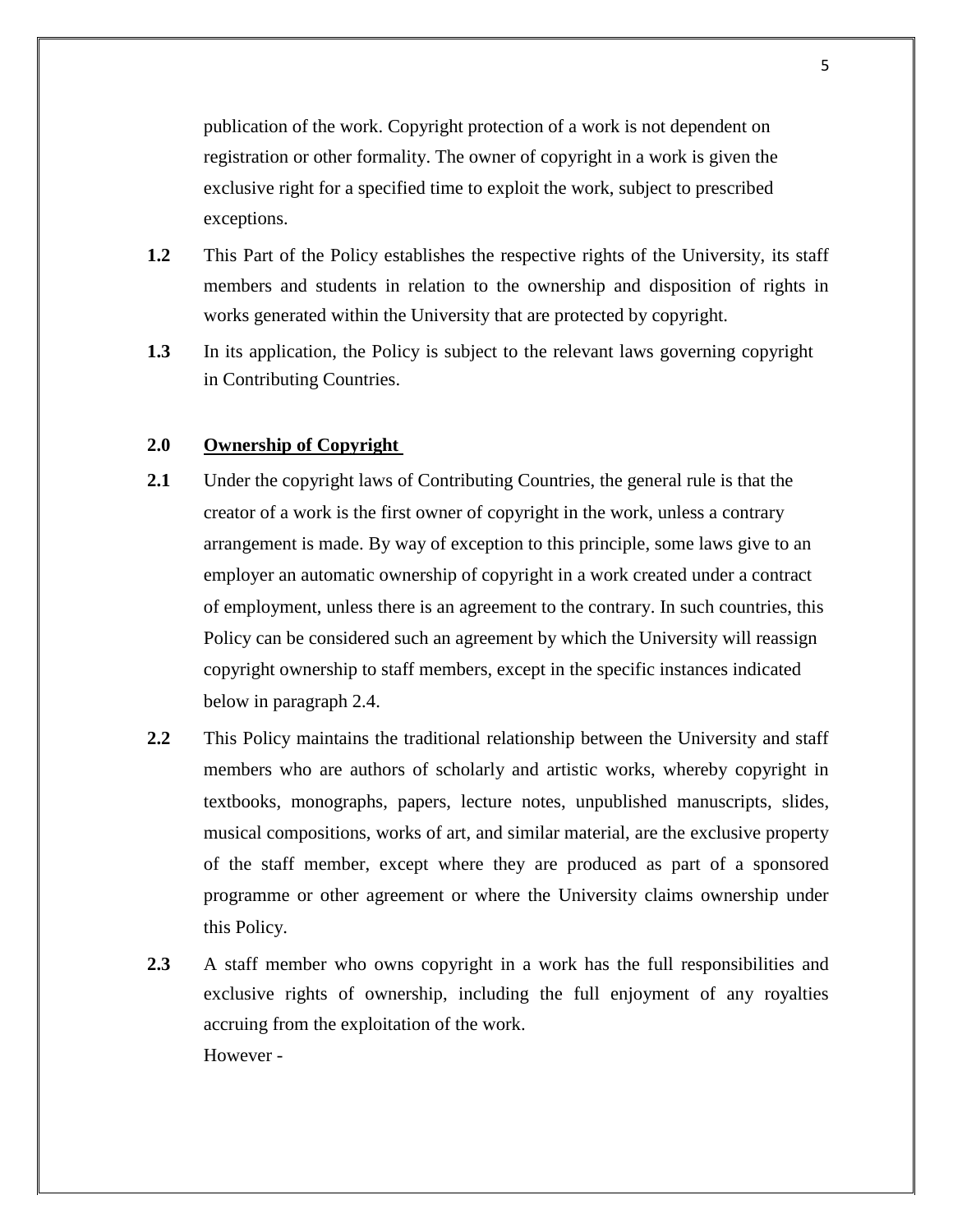- (a) if, during the preparation of the work by the staff member the University incurs some incremental costs (for example, overtime typing costs, hiring of extra secretarial help, cost of tapes, film or other expendable materials) such costs shall be recovered as provided in paragraph 4.1; and
- (b) in recognition of the general resources and facilities provided by the University,

the staff member shall grant the University a royalty-free right to reproduce and use the work within the University.

- **2.4** The University owns copyright in a work in the following cases, unless another arrangement to the contrary was made in writing before the work was undertaken -
	- (a) where the University specifically asks or directs a staff member to undertake the work; and
	- (b) where the University employs staff for the express purpose of creating or producing works which may be eligible for copyright or where there is an explicit requirement in a job description for this responsibility (e.g. editors, film makers, media producers).

In such cases, the professional interest of the staff member and the reputation of the University require that there be adequate mutual control over the use of such work. The extent of such control and mutual rights with respect to the revision, withdrawal, limitation and termination of use of such work shall be agreed in writing between the University and the staff member before the work is undertaken.

- **2.5** The University may allow the staff member or members who created work in which the University claims proprietary rights to share in any royalties that accrue from the sale or lease of the work outside the University, provided an appropriate agreement was entered into before the work was undertaken.
- **2.6** Where a staff member develops a work in the course of or pursuant to a sponsored research or other agreement, ownership of the copyright in the work shall be determined in accordance with the terms of the sponsored research or other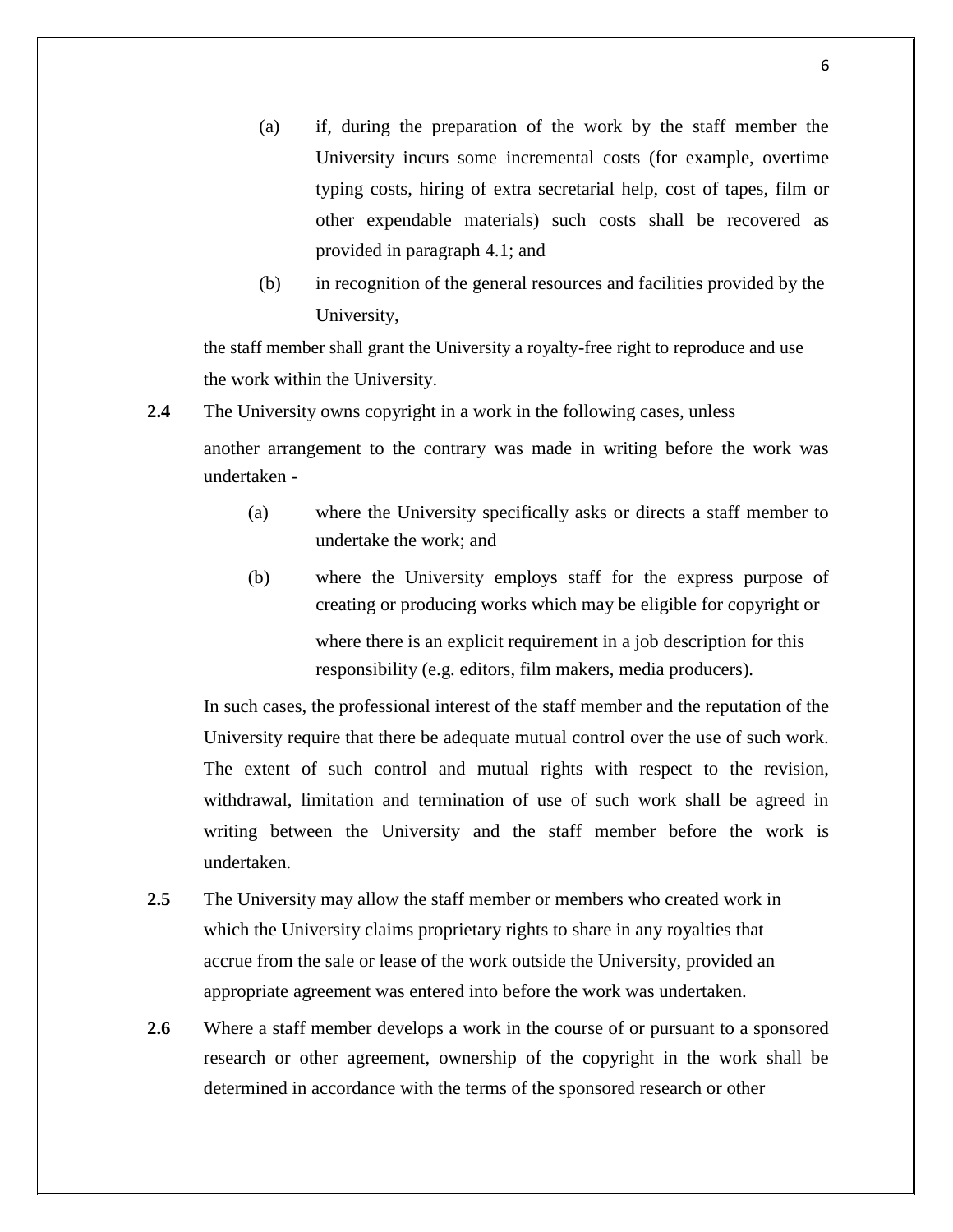agreement. The University reserves the sole right to make agreements with sponsoring organisations and to include therein such provisions as to the ownership and disposition of copyright as it thinks appropriate. However, the University will not, without the consent of the staff member who is the author, make agreements which affect the staff member's copyright in any work.

- **2.7** Where, pursuant to this Policy, the University claims part-ownership in any work, the University and the staff member who is the author, by agreement, will each assign and transfer to the other the right to acquire and use copies of the work at the cost of reproduction, without payment of fee or royalty. The agreement between the University and the staff member will continue after the staff member's employment with the University is terminated, unless an arrangement is made to the contrary. Access to the work by third parties shall be subject of a specific agreement between the University and the staff member.
- **2.8** Where a student produces a work based on research or other scholarly activity conducted under the supervision of a staff member and the supervision of that work is a requirement of the student's academic programme, then, the University will not claim proprietary rights in the work except in the circumstances described in paragraph 2.10.
- **2.9** Where a student has proprietary rights in a work, the University shall receive a non-exclusive, royalty-free licence
	- to  $-$ :
- (a) make copies or representations of the work for academic purposes within the University;
- (b) circulate the work as part of the University library collection;
- (c) at the request of other Universities or of other institutions approved by the University, make single copies of a thesis deposited in the University library;
- (d) make available the work to the National Library of a Contributing Country;
- (e) publish an abstract of any work that is a student thesis.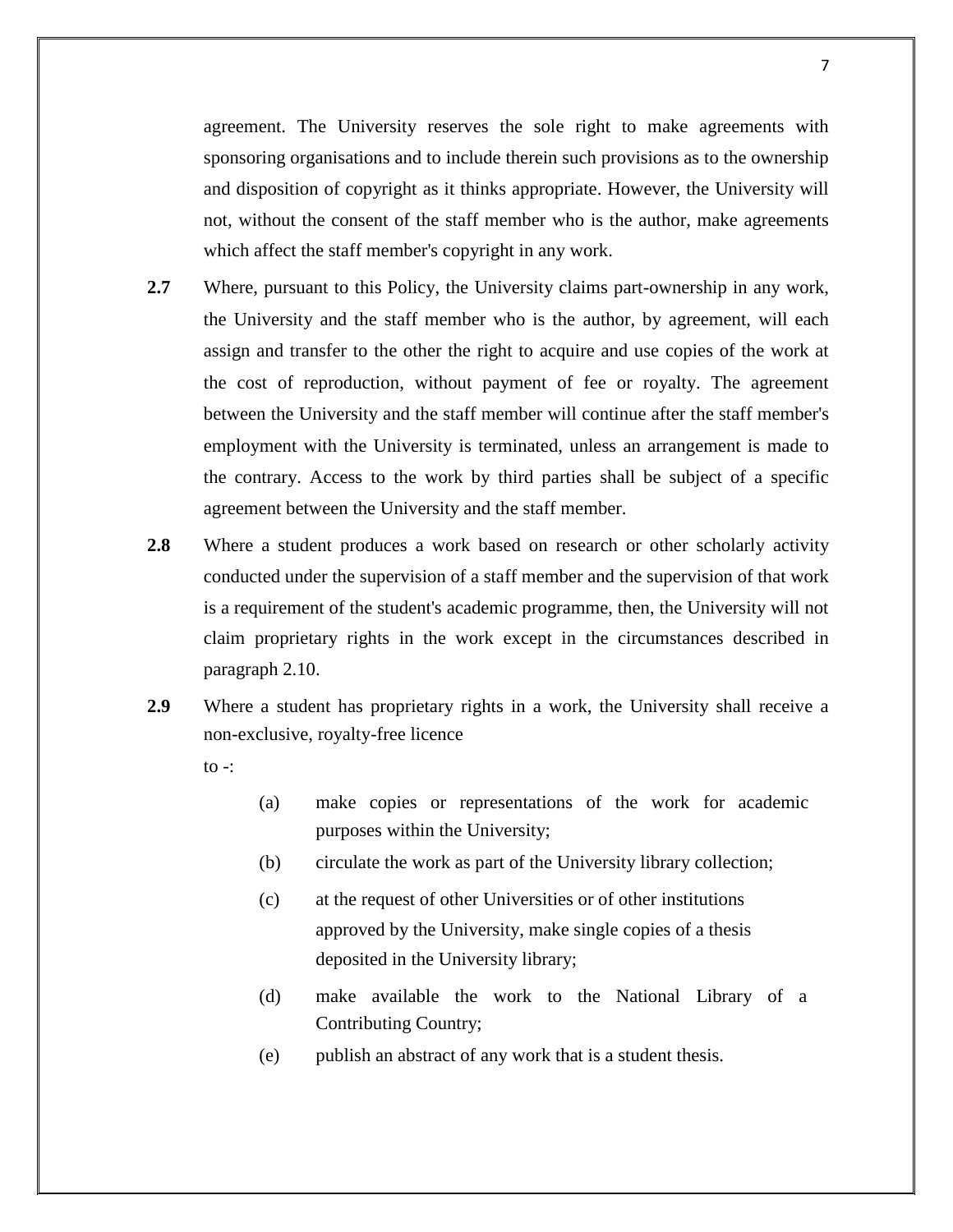**2.10** The University may claim proprietary rights in a work produced by a student where

-

- (a) the staff involvement in the creation of the work is substantial and the University desires to exercise its rights based on this involvement; or
- (b) the work is part of a larger work over which the University intends to exercise its rights; or
- (c) the use of the facilities, equipment or other resources of the University are substantially in excess of the norm for educational purposes.

The properly authorised use by students of computers, facilities, equipment or other University resources or the use of University libraries to create works shall not constitute a basis for a claim by the University of proprietary rights in such works.

#### **3.0 Distribution of Income Generated from the Exploitation of Copyright**

- **3.1** Where the University claims ownership of copyright in any work, the University will make an income agreement with the staff member or student who created the work. The income received is to be used first to meet all marketing costs and any costs associated with the protection or defence of the copyright, and also to repay any funds specifically advanced for the project by the University.
- **3.2** The agreement on distribution of further income will be based on the following guidelines:
	- (a) until all preparation or development costs incurred by the University are recovered, the staff member or student will receive 25% and the University 75% of this income;
	- (b) once all preparation or development costs have been recovered, the staff member or student will receive 75% and the University 25% of this income;
	- (c) if more than one staff member or student is involved, the available income will be distributed among them in accordance with a pre-arranged and agreed distribution ratio.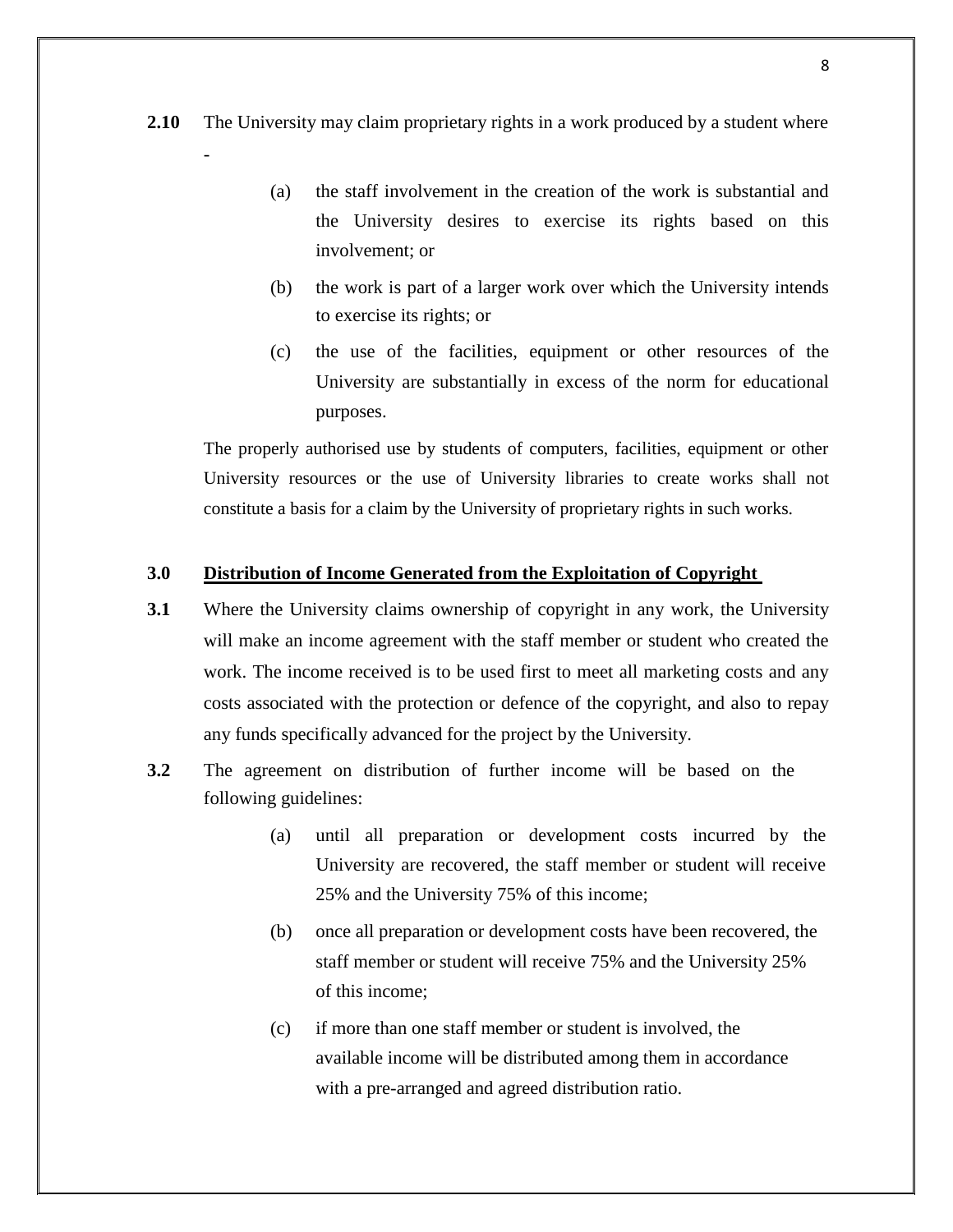#### **4.0 Recovery of University Costs**

- **4.1** Where the copyright in a work belongs to a staff member but the work was produced with the use of University facilities, which in the opinion of the Head of Department, exceeds those available for normal academic and administrative matters, the University, including the Department, expects to recover its financial input in the work. Accordingly, the University and the staff member will agree to either:
	- (a) reimbursement of the University to the extent of the identifiable costs incurred in the preparation and production of the work; or
	- (b) distribution of royalties as indicated in paragraph 3.2 above.

#### **5.0 Allocation of Universitv Royalties and Fees**

**5.1** Royalties, or other income from the exploitation of copyright, accruing to the University in excess of the amount necessary to meet the costs specified in paragraph 3.1 will normally be made available for the enhancement and development of academic research programmes and resources.

#### **6.0 Infringement of Copvright**

**6.1** The University Community is reminded that the copyright legislation of all Contributing Countries is specific with respect to infringement of copyright. Copyright is infringed by any person who, without consent, does anything that only the copyright owner has the right to do. Infringement may occur, for example, in the reproduction in any form of a work protected by copyright or the duplication of protected sound recordings and computer programs, unless the act falls within an exception to the infringement of copyright specified in the copyright legislation of the relevant Contributing Country or is covered by a licensing arrangement made between the University and an organisation representing the copyright owner. The Designated Office will provide information on the permitted uses of copyright material under any such licensing arrangements.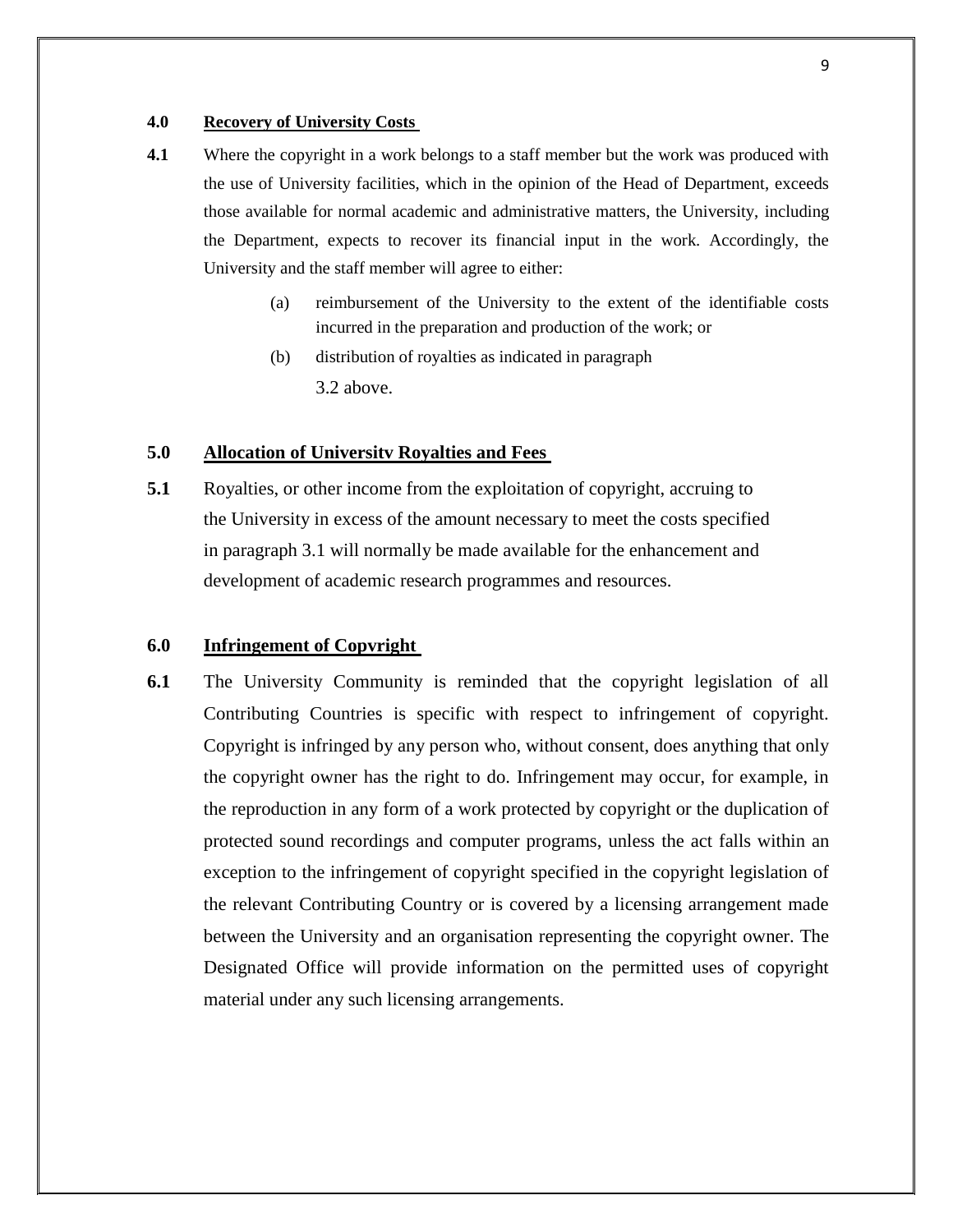#### **PART II: INVENTIONS**

#### **1.0 Introduction**

- **1.1** This Part of the Policy defines and establishes the respective rights and obligations of the University, its staff members and students, in relation to inventions resulting from research or other activities conducted by them. A basic principle underlying the Policy is that all parties, including students, who have made a significant contribution to an invention should receive a fair share of the benefits derived from it. The Policy is intended to provide the framework for identifying those inventions that are capable of profitable exploitation and, where appropriate, to obtain protection for them whether by way of patents or by some other form of protection.
- **1.2** In its application, the Policy is subject to the relevant laws in Contributing Countries governing patents.
- **1.3** To be patentable an invention, which may be a process or product, must (a) be new; b) involve an inventive step, that is, a step not obvious to anyone skilled in the subject; and (c) be capable of industrial application.
- **1.4** A patent gives the patentee the exclusive right to use and exploit the invention for a specified time, subject to prescribed statutory exceptions. The patenting process can be long and expensive and is not worthwhile unless the invention has a strong chance of being developed and marketed. Inventions that are not patentable or in respect of which a patent application is not pursued may, nevertheless, be profitable through licensing and other arrangements with industry.
- **1.5** The success of the Policy depends on the awareness of staff members and students of the issues involved, their bringing the invention to the University's attention at an early stage and co-operating to ensure that the interests of the staff member, or, as the case may be, the student, the University and, where applicable, outside sponsors, are not jeopardised.

#### **2.0 Ownership of Inventions**

**2.1** The rights and obligations of the University, staff members and students may be defined in terms of the following categories: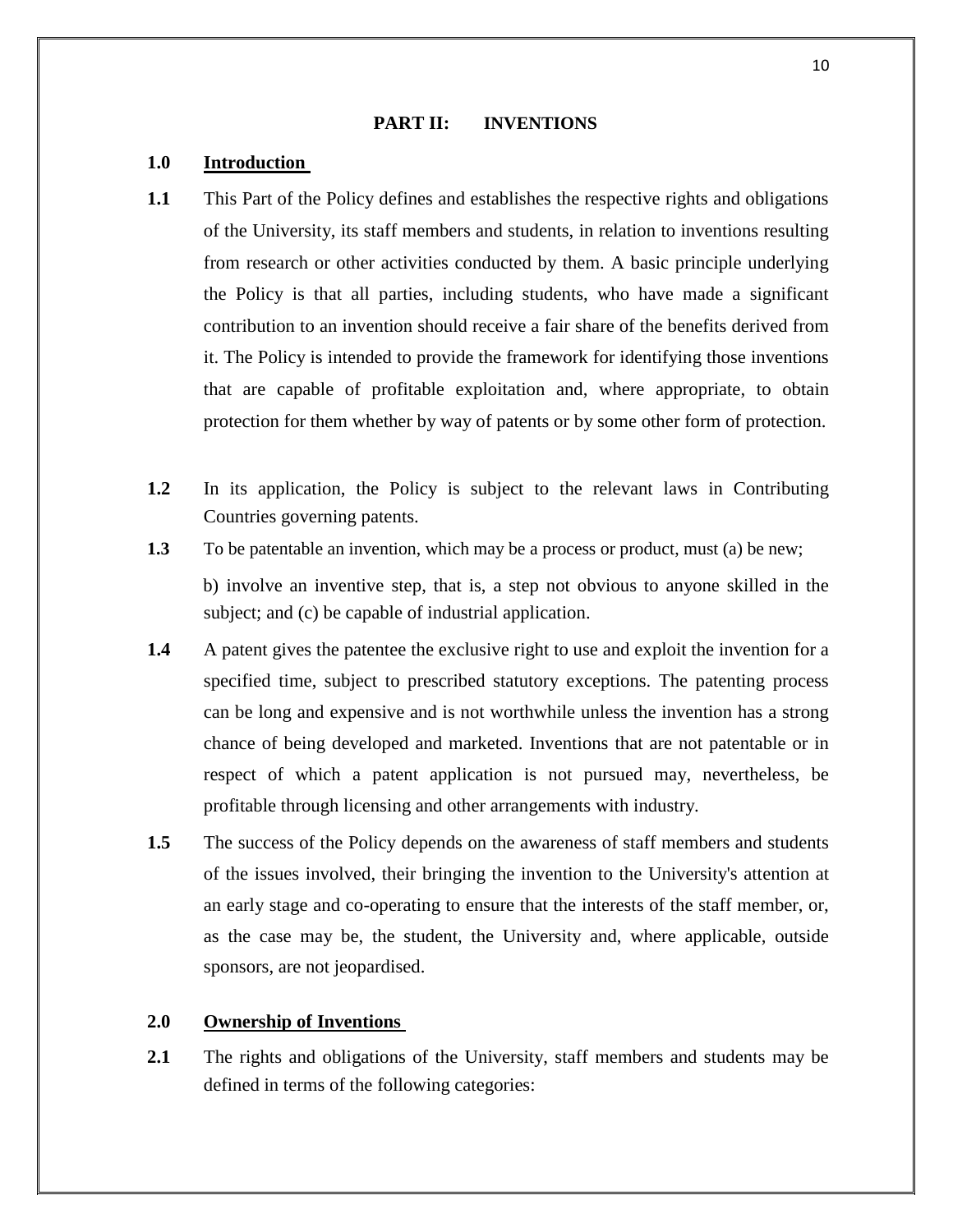- A. Inventions made by staff members or students in the course of demonstrably private research, in the case of staff members, unrelated to their normal University duties and in the case of students, unrelated to their programmes of study, and which do not involve any significant use of funds, space or facilities administered by the University;
- B. Inventions made
	- (a) by staff members in the course of their normal duties at the University or by students in the course of programmes of study at the University; or
	- (b) by staff members or students involving the significant use of space, funds or other facilities administered by the University;
- C. Inventions made by staff members or students which are subject to the terms of a sponsored research or other agreement between the University and a third party.
- **2.2** Inventions made in the course of demonstrably private research and not involving the significant use of funds, space and facilities administered by the University are wholly the property of the staff member or student. The University will not construe the payment of salary to a staff member from general funds or the provision of office or library facilities as constituting significant use of University funds, space or facilities.
- **2.3** Where an invention falls within the category referred to in paragraph 2.2 the staff member or student may, under terms of agreement with the University (a) submit the invention to the University for the purpose of obtaining a patent or for its commercial exploitation and management; or (b) request that the invention be appraised by and, if appropriate, assigned to the University. The University shall not be obliged to accept the invention and, if it accepts the invention for review, may decide that it is not in the best interests of the University to exploit or manage the invention or to take an assignment.
- **2.4** Inventions which are made by a staff member within or partially within the staff member's normal field of activities or employment responsibilities or involving the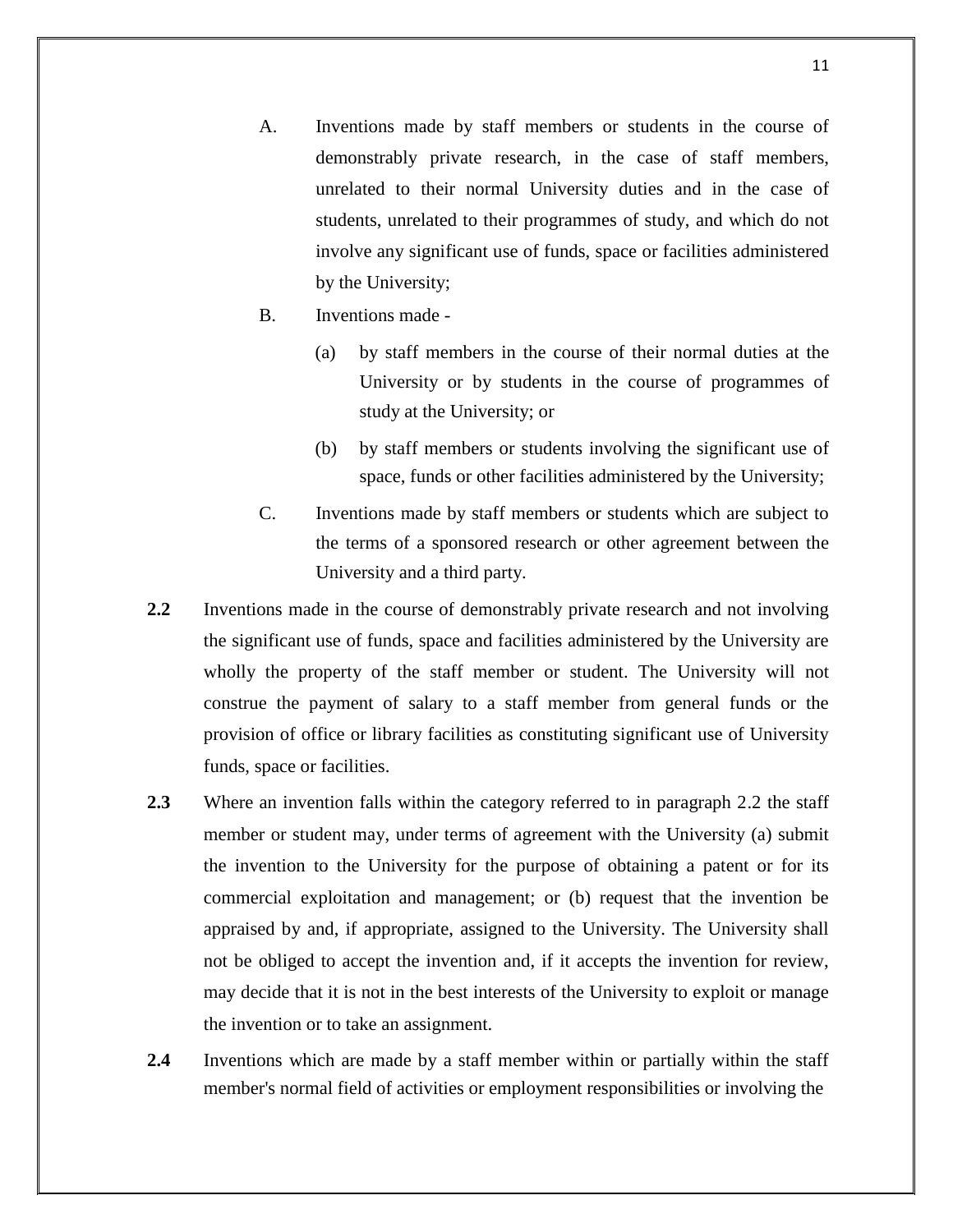significant use of space, funds or other facilities administered by the University, or by a student in the course of a programme of study at the University shall be the property of the University. If the University undertakes patenting and commercial development and exploitation of the invention, the staff member or student shall receive a share of the net income generated by the invention, as set out in paragraph 3.

- **2.5** Staff members who are also part-time students shall be considered staff members as regards the ownership and disposition of inventions.
- **2.6** Inventions which are made by staff members or students under sponsored research or other agreements are governed by the terms of those agreements.
- **2.7** Where, in relation to inventions falling within categories B and C of paragraph 2.1, one or more individuals from outside the University are co-inventors with a staff member or student, if the invention is owned in part by an outside sponsor, then the University will share in the ownership of the invention to the extent determined by negotiation between the Pro Vice Chancellor and the outside inventor or sponsor.

#### **3.0 Distribution of Royalties and Fees**

**3.1** Where an invention (whether patentable or not) is exploited by the University directly or in partnership with others, the University agrees in normal cases to pay the staff members or students who made the invention such sums as shall ensure that the University and the staff members or students shall each obtain mutually acceptable shares of the benefit derived from the invention, having regard to all the circumstances of the case. Such share shall be governed, for the time being, by the following formula -

| To the inventor( $s$ )                    | - 50 % of net income                       |
|-------------------------------------------|--------------------------------------------|
| To the originating department             |                                            |
| or Institute<br>To the originating Campus | - 20% of net income<br>- 15% of net income |
| To the University or its                  |                                            |
| Assignee                                  | - 15% of net income                        |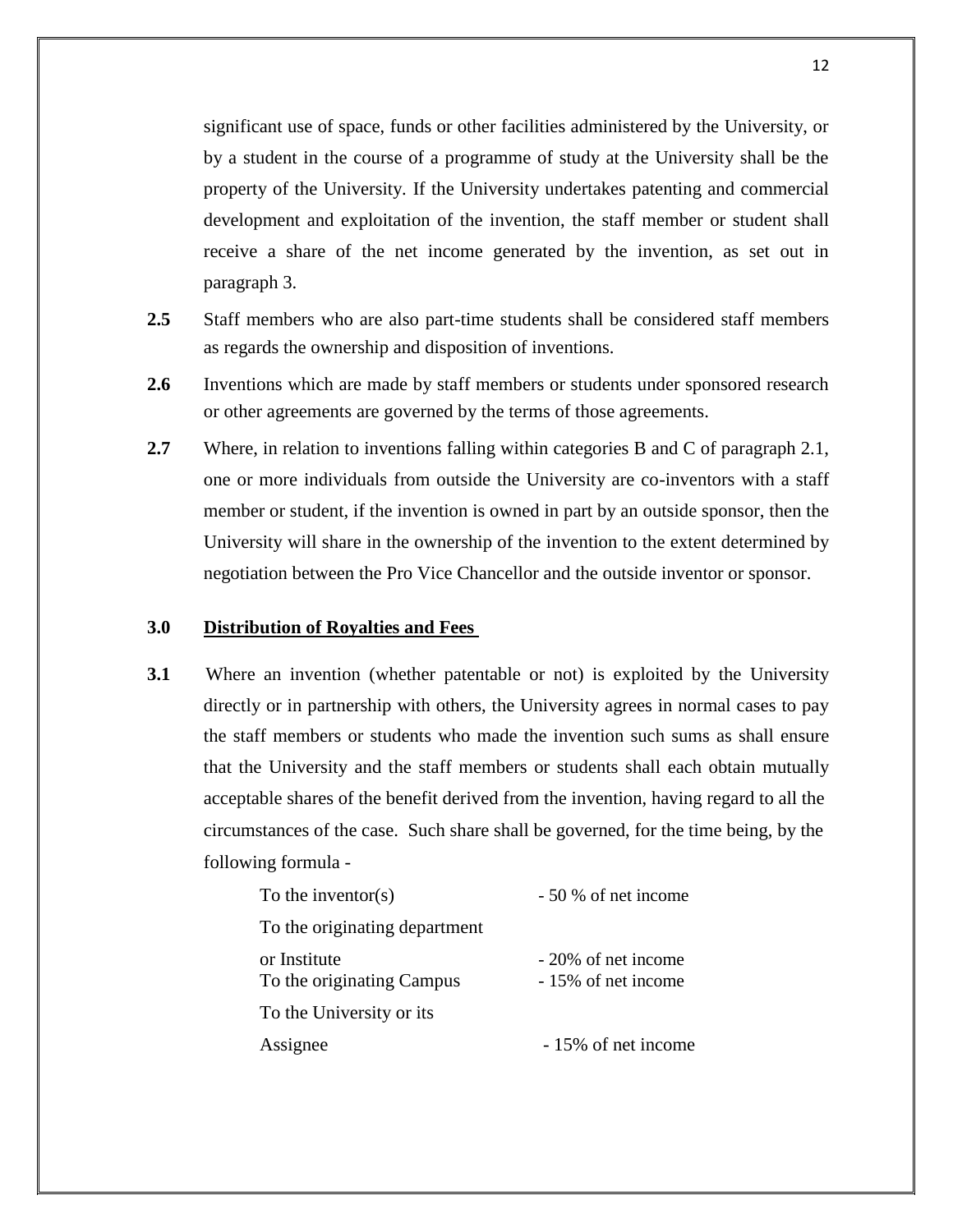- **3.2.** In paragraph 3.1 "net income" means the amount remaining after documented direct assignable expenses incurred in connection with an invention and an amount to cover overhead expenses (not exceeding 15% of the direct assignable expenses) are deducted from the gross income derived from that invention; and for the purpose of this definition-
	- (a) "direct assignable expenses" includes expenses connected with patent filings, patent prosecution and defence and maintenance fees and specific marketing costs; and
	- (b) "gross income" means all royalties, payments or benefits actually received in relation to a disclosed invention.
- **3.3** Although the provisions specified in paragraph 3.1 shall normally apply, the Bursar may draw to the attention of the Pro Vice Chancellor any special cases and, in particular, any case where the income is likely to be substantial.
- **3.4** Where two or more staff members or two or more students made the exploited invention, each of them shall share equally in the inventor's share of the net income, unless all of them have previously agreed in writing to a different distribution of such share.
- **3.5** In the event of any litigation, actual or imminent or any other action to protect patent rights or other proprietary rights, the University may withhold distribution of all royalty income until the resolution of the matter.
- **3.6** Funds received in accordance with this Policy by a Department or Campus or by the University shall be used for administrative purposes with special emphasis on research and scholarly activities.
- **3.7** Where a patent is obtained for an invention, then, subject to paragraph 3.8, the right of an inventor to receive income under this Policy shall extend for the term of the patent and any renewals thereof and such right may be assigned or bequeathed by the inventor.
- **3.8** Each inventor is required to keep the Designated Office informed of his or her current home address, as royalty income will be sent to that address. The Office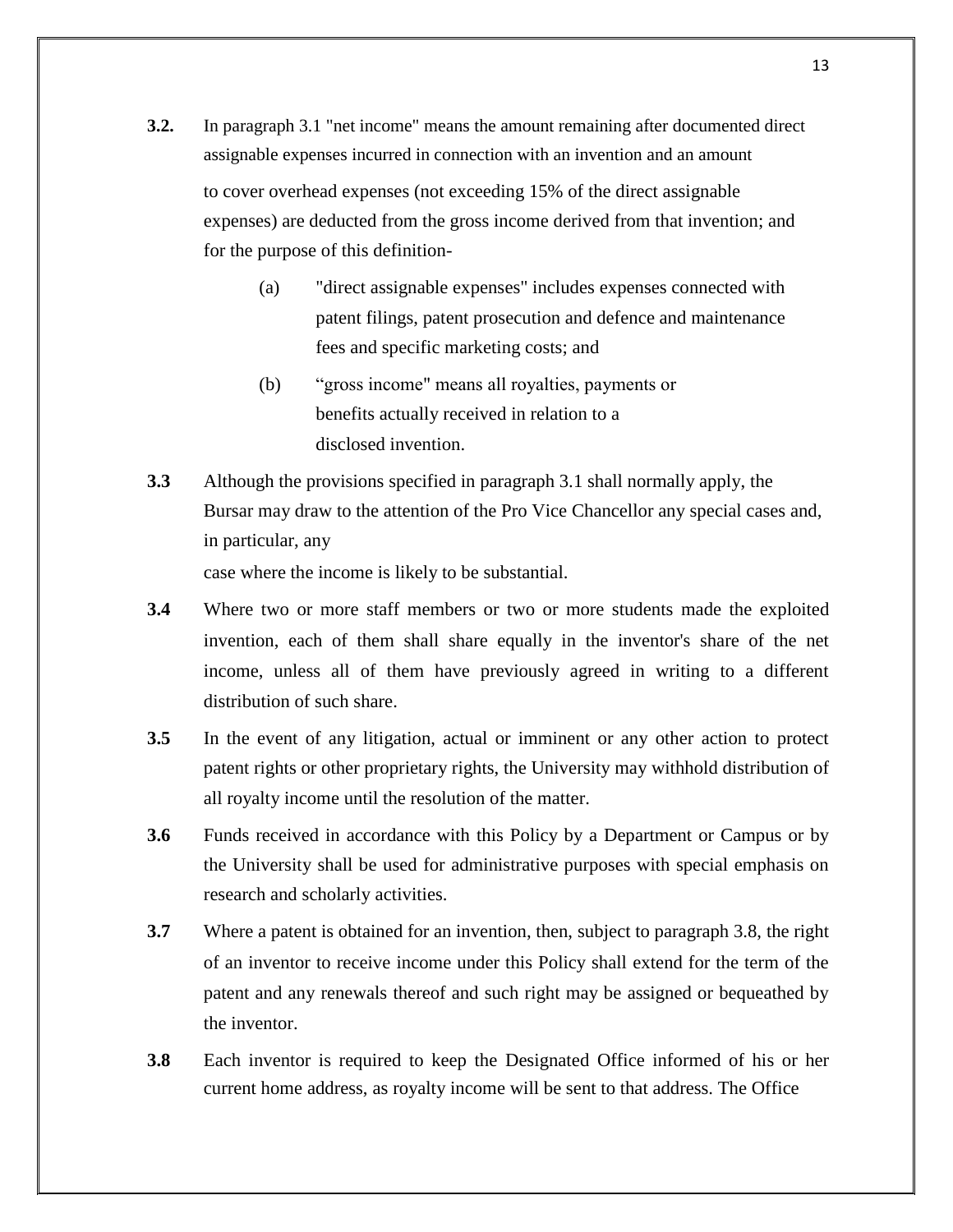will make reasonable efforts to trace the whereabouts of an inventor for whom a current address is not available. However, royalties that remain unclaimed for twenty four months after the first notification of the payment of royalties sent to the address last furnished by the inventor, will be re-invested in commercialisation activities at the Campus on which the inventor was employed or was a registered student ( as the case may be) when the invention was developed.

#### **4.0 Invention Disclosure**

**4.1** A staff member or student who has made an invention must disclose it promptly in writing to the Designated Office using the Invention Disclosure Form available from that Office. (See the Website of the Office).

Where necessary, assistance in completing the form will be provided by that Office.

- **4.2** The staff member or student shall not file or permit others to file a patent application in the name of such member or student without providing at least 30 days' notice, in writing, to the Pro Vice Chancellor and a statement of the circumstances in which the invention was developed. The staff member or student shall, if requested to do so, provide a copy of the Invention Disclosure Form or proposed patent application.
- **4.3** It is important that this initial contact is made as soon as possible and that no steps are taken to place the invention in the public domain by a lecture or publication until the invention has been reported to and discussed with the head of the Designated Office.
- **4.4** The Form should be submitted to the head of the Designated Office (copied to the Pro-Vice Chancellor) who will request the sub-Committee to investigate, as soon as possible, the patenting (or other means of protection) and marketing of the invention, unless the Form is accompanied by a letter requesting other action by the University, such as a waiver by the University of its rights of ownership in the invention.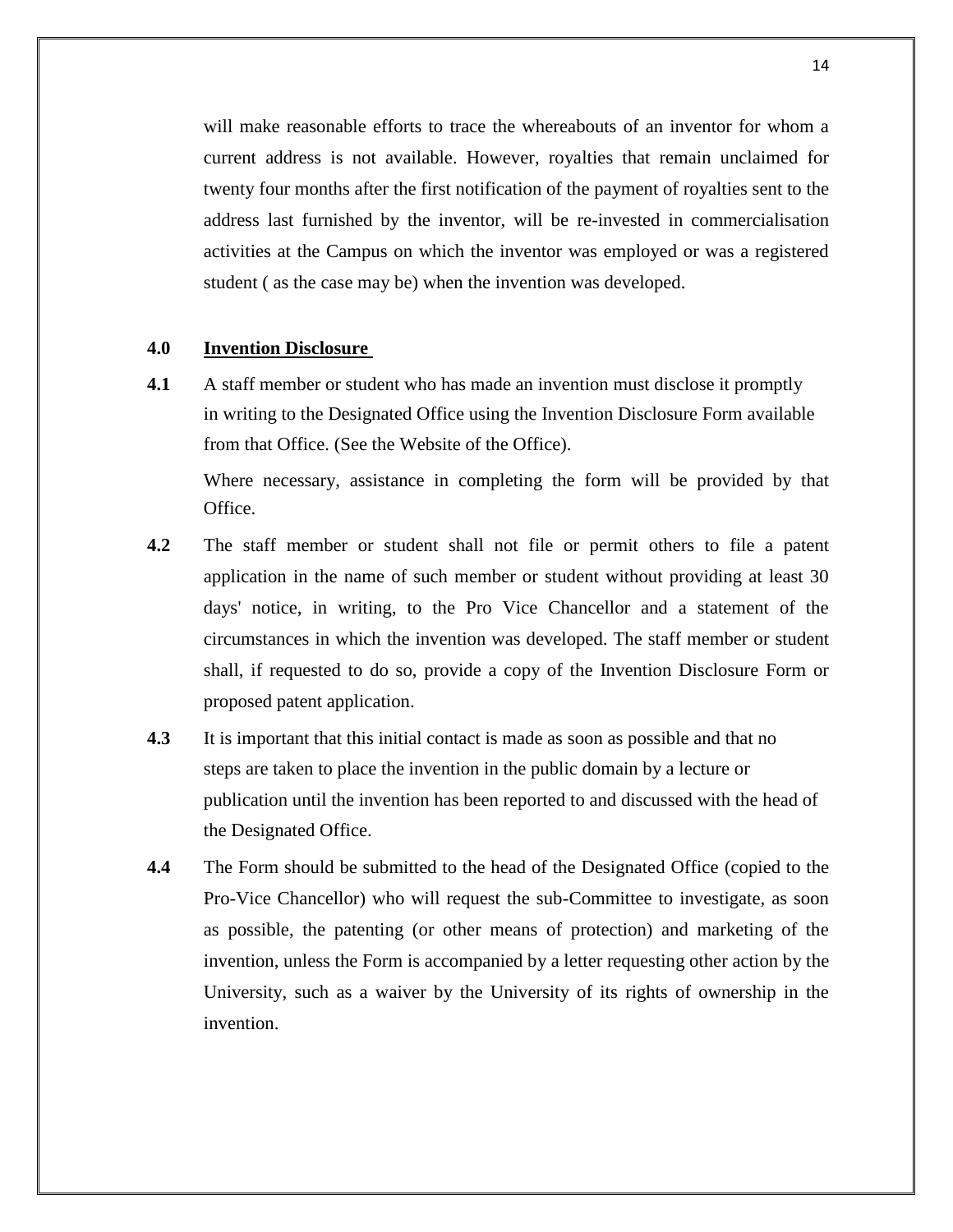#### **5.0 Responsibility of University in relation to Invention Disclosure**

- **5.1**. Within 30 days of the date of submission of a duly completed Invention Disclosure Form, the head of the Designated Office must convene or cause to be convened a meeting of the sub-Committee. The Head of Department in which the invention originated, the Dean of the relevant Faculty and the inventor or inventors will be invited to attend. In order to assist its deliberations in any particular case, the sub-Committee may use a variety of tools, including Web searches and proprietary databases, and may co-opt such financial, technical and legal experts as may reasonably be required in order that a thorough assessment of the technology may be made.
- **5.2** Using the information supplied by the staff member or student in the Invention Disclosure Form, the sub-Committee will determine whether the invention and any related proprietary rights are owned solely by the University, the staff member or student or an outside sponsor, or is jointly owned by the University and a staff member, student, an outside sponsor or some other person or body. The sub-Committee will also determine the identity of all co-inventors.
- **5.3**. The sub-Committee must also: a) enquire into the marketability of the invention and make a recommendation as to whether it should be commercialised; b) express an opinion as to whether the invention appears to meet the criteria for patentability; and c) make a recommendation as to whether the University should seek patent protection for the invention. Discussions may also be held with industry contacts under confidentiality agreements, where necessary.
- **5.4** Where the results of an evaluation indicate that a technology needs further development, prototyping or proof of concept before it is ready for patenting, it will be referred back to the inventor(s), and commercialisation efforts will be put on hold until further data can be generated and the details of the invention expanded. The Designated Office will assist in identifying funds for further development.
- **5.5** Within 5 working days of the conclusion of its deliberations on the matters specified in paragraphs 5.2, 5.3 and 5.4, the head of the Designated Office shall provide the Pro Vice Chancellor with a report on the findings and recommendations of the sub-Committee.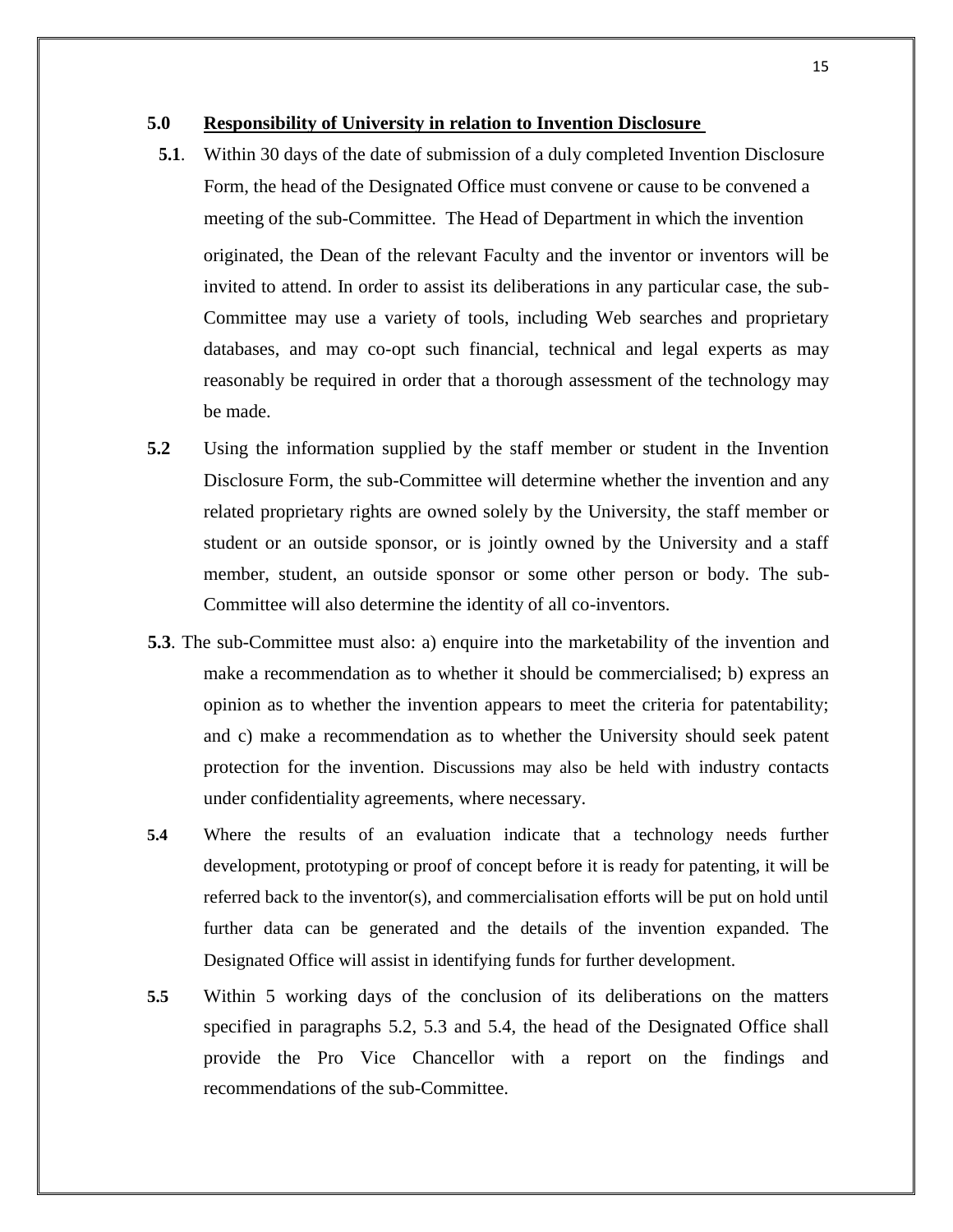- **5.6** If the University owns the invention, the Pro Vice Chancellor, on the recommendation of the sub-Committee, and taking into account the provisions of paragraph 5.13 of this Part, will decide within 90 days of the date of disclosure: a) whether or not the University will proceed with the commercial exploitation of the invention and, if so, the most appropriate means; and b) if a patent application should be filed. Before making a decision the Pro Vice Chancellor may, in any particular case, request that a more extensive assessment be undertaken to confirm the patentability and/or commercial potential of the invention.
- **5.7** If the University owns the invention and decides to proceed with the commercial exploitation of the invention, the staff member and/or student will assign in writing to the University all rights to that invention using the appropriate form. The Designated Office is responsible for ensuring that the assignment is effected.
- **5.8** If the University does not wish to proceed with the commercial exploitation of the invention, then, at its discretion, it may: a) on request, assign in writing to the staff member or student all rights to the invention, but will retain a royalty-free licence to use the invention in its teaching and research programmes; or b) release the invention to the public domain.
- **5.9** If the decision is that the invention is owned by the staff member or student, the Pro Vice Chancellor or the head of the Designated Office on behalf of the Pro Vice Chancellor, will so advise the staff member or student in writing. The staff member or student is then free to commercialise the invention privately or may offer it to the University for exploitation or appraisal as provided in paragraph 2.3 of this Part.
- **5.10** If the University is a joint owner of an invention with a person or persons outside the University, the Pro Vice Chancellor or designee will undertake discussions with the other joint owners with a view to determining the appropriate route for commercial exploitation.
- **5.11** If the invention is owned by a sponsor or outside client, the Pro Vice Chancellor or the head of the Designated Office on behalf of the Pro Vice Chancellor, will notify the sponsor or client and take whatever action is appropriate under the terms of the agreement between the sponsor or client and the University.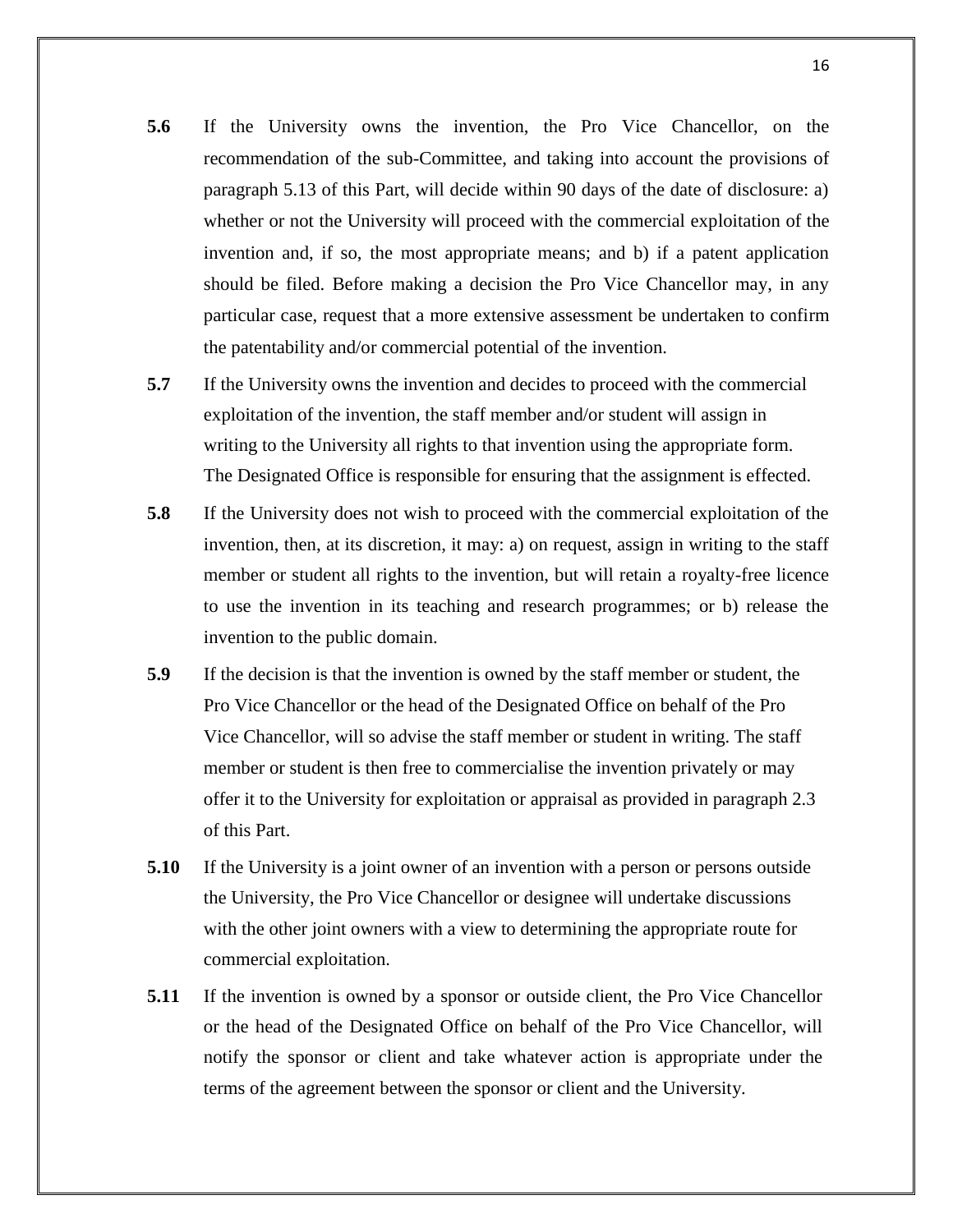- **5.12** Inventors of an invention for which a patent application is filed shall co-operate, without expense to the inventors, in the patenting process in all ways required by the University, its agent or designate.
- **5.13** The University will not normally file a patent application for an invention unless it has decided to proceed with the commercial exploitation of the invention. Early in the evaluation process, the University will seek to secure options to license the invention and will explore such other contractual arrangements for its exploitation as may be appropriate in the circumstances.

#### **6. 0 Commercialisation of UWI Inventions**

- **6. 1** Commercialisation of an invention owned by the University may, without limitation, be by way of (i) assignment for consideration (i.e. sale) ; (ii) licensing for consideration or (iii) equity participation in a spin-off company.
- **6.2** Where commercialisation is by means of licensing, the University will normally grant non-exclusive royalty-bearing licences to all qualified licensees. However, given that in some cases, non-exclusive licensing may not be effective in bringing an invention to the commercial market in a satisfactory manner, the University may grant an exclusive licence to an invention, where it determines that this is required in the public interest to encourage the marketing and public use of the invention. An entity that is granted an exclusive licence to develop or commercialise a University – owned invention that is patentable shall be required to reimburse or bear all the expenses incurred in obtaining the licensed patents(s).
- **6.3** In all licensing arrangements for an invention owned by the University
	- (a) the University shall reserve to itself a right to make or have made and to use the invention within the University for its own educational and/or research purposes;
	- (b) royalty rates will be reasonable and consistent with the goal of the University to transfer technology effectively in the public interest;
	- (c) the licence must generally include provisions covering non-refundable licence fees, patent expense reimbursement, royalties and minimum royalty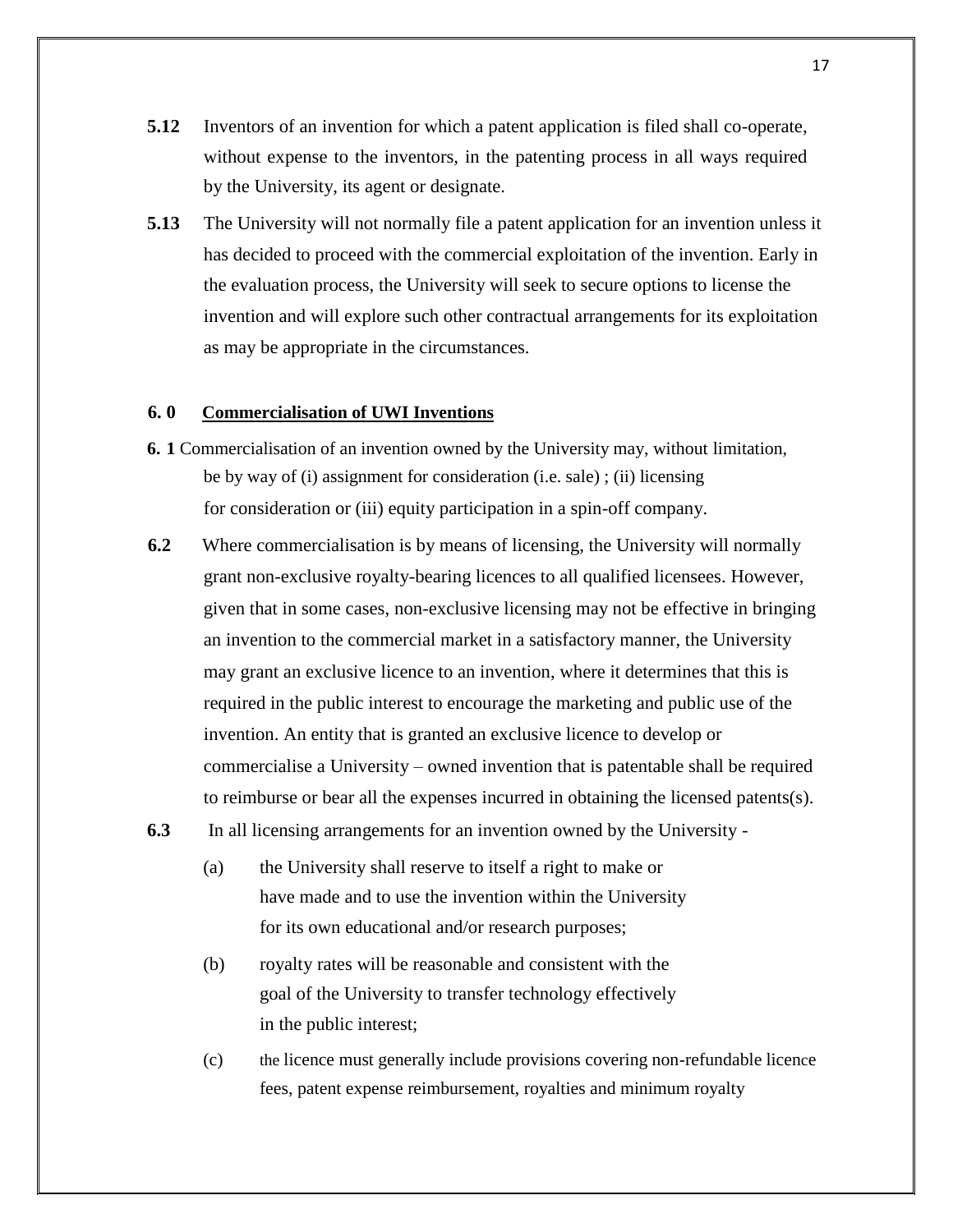payments, a requirement of diligence, the cessation of licensing rights and the termination of the arrangement, should the licensee fail to develop and market the product within a reasonable time;

- (d) the University, its staff members and students should be protected and indemnified from all liability arising from the development, marketing or use of the invention or related proprietary rights;
- (e) the licensing process shall not restrict the publication rights of the inventor $(s)$ ;
- (f) commitments should not be made for future University inventions even when improvements are expected. However, the Designated Office may make exceptions occasionally, as appropriate, including without limitation, to handle subordinate patents and well-defined derivative works for software;
- (g) the University shall have the right to receive or examine accounting records maintained by the licensee and any sub-licensee.
- **6.4** Only the Pro Vice Chancellor or the Principal of a Campus or a person authorised by either of them may assign or license rights in an invention to a third party: no one else has the authority to do so. It is incumbent upon all members of the University community to ensure that no language purporting to assign or license any proprietary rights owned by the University is included in any agreement that they sign.
- **6.5** An invention owned by the University, although unpatentable for various reasons, may still contain confidential proprietary information of commercial significance, for example, technical know-how and trade secrets. Rights in confidential proprietary information may be licensed, and such information should be included in the Invention Disclosure Form required to be completed under paragraph 4.1 of this Part.
- **6.6** The head of the Designated Office shall ensure that licensees of Universityowned inventions fulfil the promises they made in their licence agreements with the University, especially those relating to obligations for diligently developing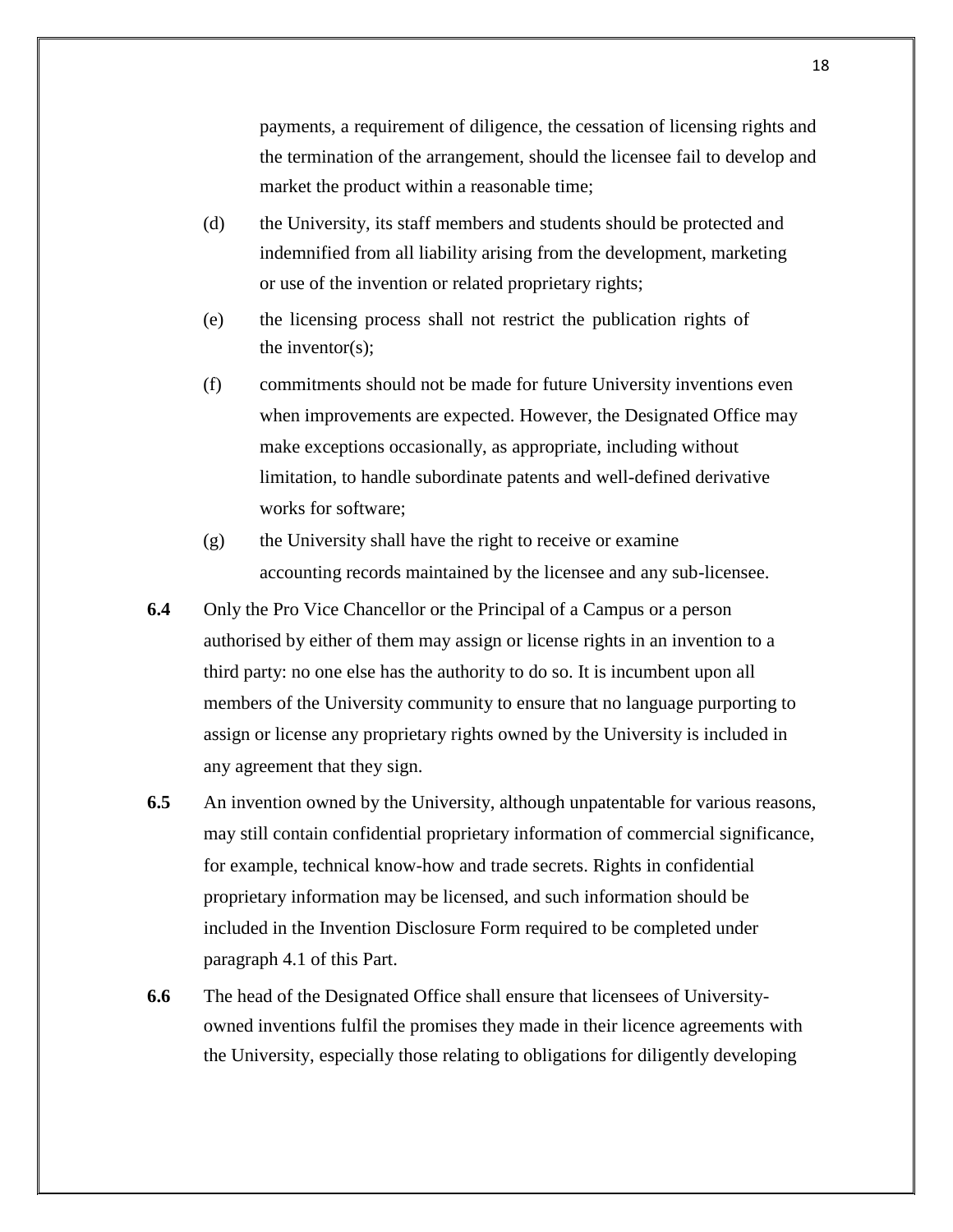products based on the licensed technology and for paying royalties and other fees that come due under the licence.

- **6.7** The officer in the Designated Office who is assigned responsibility for the administration of a licence agreement (the licensing officer) must keep in contact with the licensee after the execution of the licence agreement, facilitate the receipt of all reports from the licensee, and verify that all financial obligations and diligence provisions are met.
- **6.8** In the event that a licensee is not in compliance with a licence agreement, the licensing officer, under the direction of the head of the Designated Office must employ proactive measures to bring the licensee in line with its obligations.
- **6.9** If the issue cannot be easily resolved, the licensing officer, in consultation with the inventor(s), will work with the licensee to determine mutually workable arrangements that help the licensee to meet the obligations. These arrangements may include, but are not limited to, setting up a payment plan to help the licensee meet the financial obligations to the University, setting new deadlines by which the obligations under the licence might become due or amending other terms and conditions of the licence, as may be necessary and appropriate.
- **6.10** Where issues cannot be resolved through negotiations, other means may be considered, such as initiating proceedings to suspend or terminate the licence and, in extreme circumstances, taking legal action to enforce the terms of the licence. In taking any such action the Designated Office shall involve other parties, including the Pro Vice Chancellor, the Principal of the campus concerned, legal counsel and the inventors.
- **6.11** In exercising its functions under this Part, the Office shall
	- (a) obtain such legal, financial and other expert advice as may be necessary or desirable;
	- (b) make reasonable efforts to ensure that inventor(s*)* are informed of the commercialisation efforts of the Office; and
	- (b) keep the Pro Vice Chancellor and the Principal of the campus concerned abreast of all developments concerning the protection and commercialisation of the invention.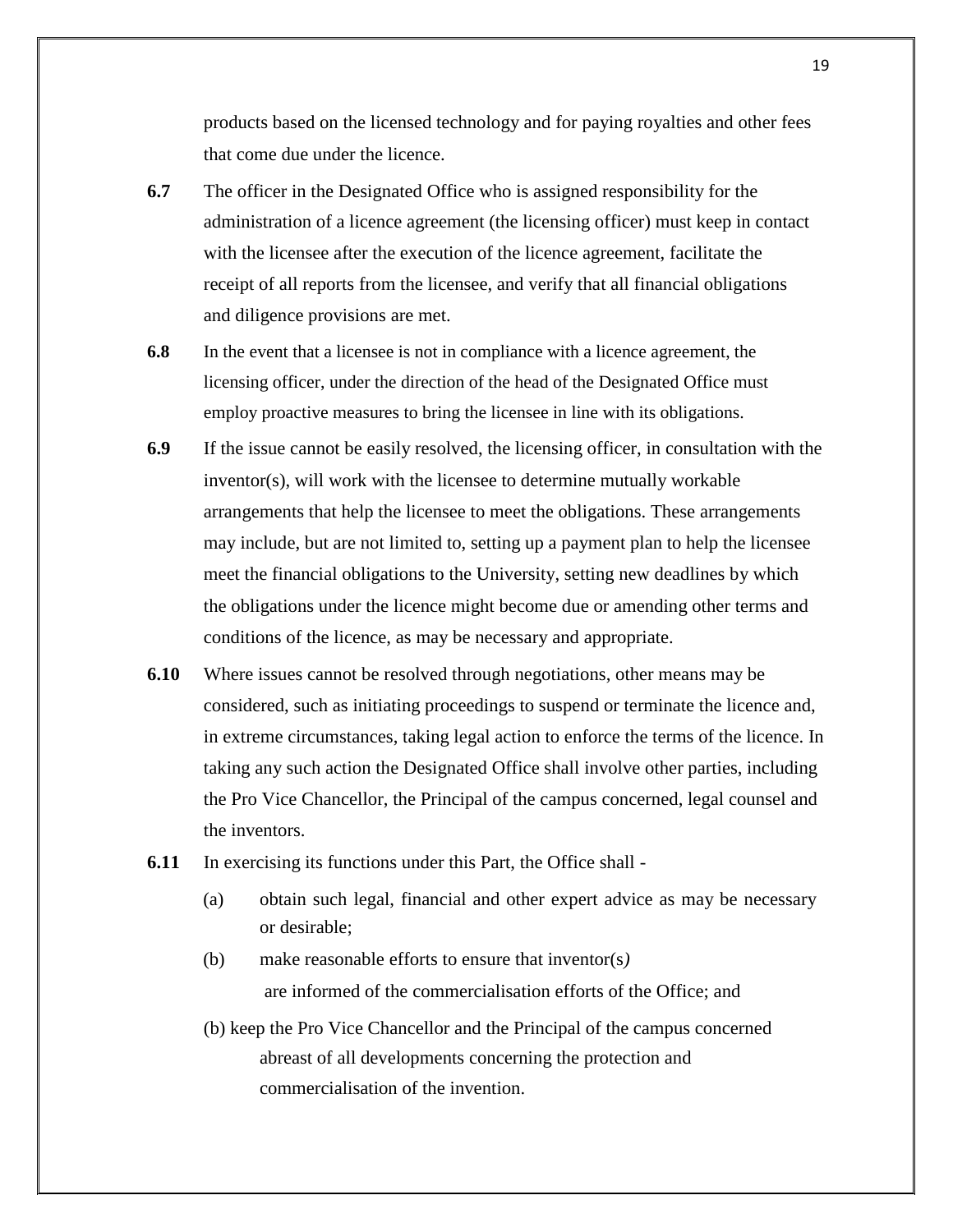#### **7.0 Action by University where patent unexploited**

**7.1**. Where a patent owned by the University is not commercially exploited for a continuous period of not less than five years, the University, at its sole discretion, may discontinue the payment of annuities to maintain the patent. When payment is discontinued, the patent will fall into the public domain. Before taking action, the University will notify the inventor(s) named in the patent of its intention to discontinue payment and of its willingness to assign the patent to the inventor(s) if, within the time-frame specified in the notice, the inventor(s) request the assignment of the patent. On a request being so made, the University will assign the patent.

#### **PART III: OTHER INTELLECTUAL PROPERTY RIGHTS**

#### *Trade Marks*

#### **1.0 Introduction**

- **1.1** Trade marks are words, phrases, logos or other symbols associated with the quality and reputation of products and services. They are used to identify and distinguish the products and services of a person or entity from those of another. The owner of a trade mark enjoys exclusive rights conferred by law to use and commercially exploit the trade marks.
- **1.2** This Part of the Policy provides guidelines on the use of UWI marks (as defined in Section C of this Policy) making explicit the uses that are authorised, restricted and prohibited.

#### **2.0 Ownership of UWI Marks**

- **2.1** Ownership of UWI marks is vested in the University.
- **2.2** A Faculty, department or other unit of the University or a staff member or a student organisation recognised by the University that wishes: a) to design or create a new trade mark; or b) to register a trade mark on behalf of the University or for a University- related project, must make a written submission with respect to the proposed trade mark to the University Registrar or designee.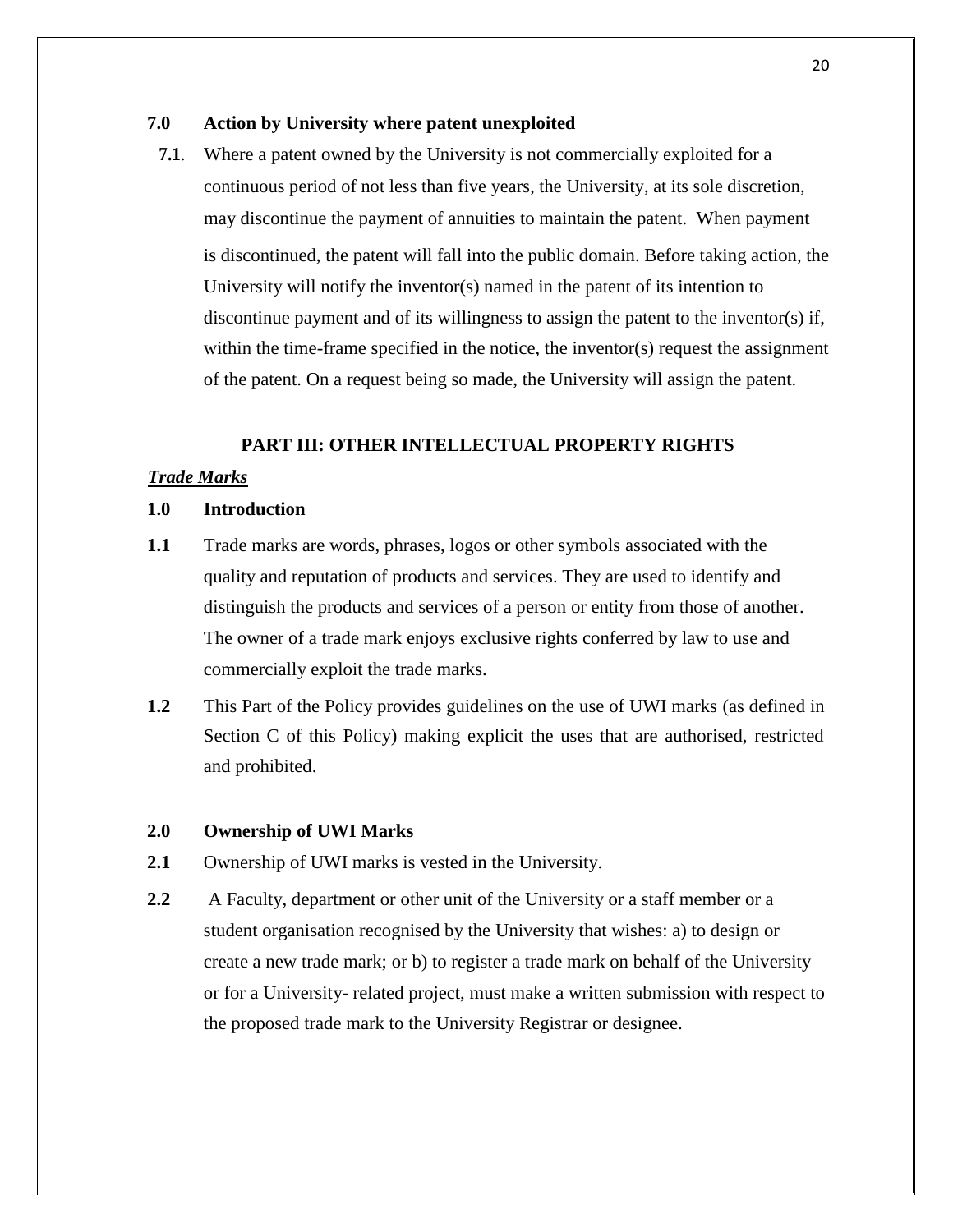- **2.3** After consultation with legal and marketing personnel, the University Registrar or nominee will determine: a ) whether or not to approve the mark as a UWI mark; and b) if the mark should be registered.
- **2.4** A trade mark created or registered by a staff member in the course of a contract of service with the University or by a student in connection with any Universityrelated activity, holds that trade mark for and on behalf of the University.

#### **3. 0 Authorisation required to use UWI marks**

- **3.1** Except where paragraph 4 of this Part applies, any individual, organisation or company, any faculty, department or other unit of the University and any student organisation recognised by the University that wishes to use a UWI mark must first obtain the right to do so from the University. Authorisation must be obtained before producing or arranging for the production of any product or the offering of any service involving the use of a UWI mark.
- **3.2** For non-commercial use of UWI marks, prior written permission must be obtained from the University Registrar or designee.
- **3.3** A licence is required for the use of UWI marks on products that are manufactured for resale or other commercial purpose.
- **3.4** The office selected on each campus as the Designated Office in relation to the management of UWI marks is delegated the responsibility for the licensing of UWI marks on that campus. The University Registrar shall have the responsibility for licensing UWI marks where the use of the marks relates to the University as a whole. Approval of each use of a UWI mark must be on a per product, per design basis.
- **3.5** A licence shall provide for the payment of royalties and fees as provided in paragraph 8.1 below, unless the exemption in paragraph 8.2 applies.
- **3.6** Authorisation to use a UWI mark does not constitute approval to manufacture a particular product. Only an Officially Licensed Manufacturer may manufacture products bearing a UWI mark and only an Officially Licensed Vendor may sell products bearing UWI marks. (*For a current list of Officially Licensed*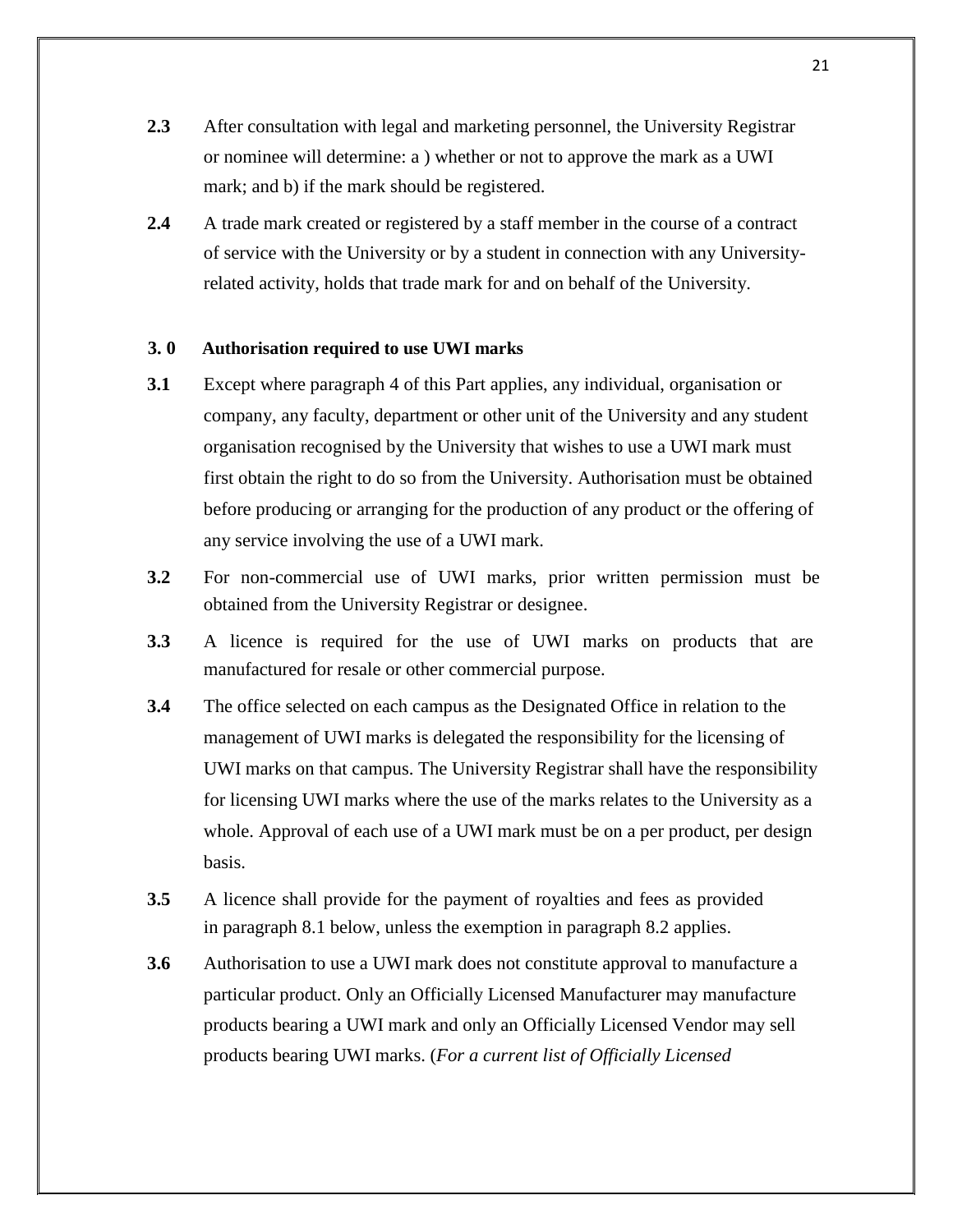*Manufacturers and Officially Licensed Vendors contact the office selected on a campus as the Designated Office for the management of UWI marks*.)

**3.7** Where the authorisation relates to the use of the name of the University and/or the University Coat of Arms, such use must conform to the standards prescribed in the Brand Identity Guidelines available at:

<https://sta.uwi.edu/resources/policies/uwistylemanual.pdf>

and to any other guidelines that may be issued by the University Registrar from time to time.

(*If you need assistance with respect to the use of these Guidelines, contact the office at a campus responsible for marketing and communication or the Designated Office.*)

#### **4.0 Use of UWI marks permitted without specific authorisation**

- **4.1** Without obtaining the authorisation of the University Registrar or designee
	- (a) staff members and students may use UWI marks for normal University educational and operational purposes, provided that the marks are not used in any derogatory, deceptive, scandalous or distorted manner;
	- (b) staff members may use the University's name and/or Coat of Arms to identify themselves on stationery, business cards, in publications, research or educational journals and other materials used in the course of their university-related activities (e.g. Susan Smith, Professor of Law, The University of the West Indies.);
	- (c) students and alumni may wish to identify themselves as students or graduates of the University in biographical information.

All other proposed uses of the University's name, Coat of Arms or other UWI mark by staff members, students and alumni must be submitted to the University Registrar or designee for authorisation.

- **4.2**. Without obtaining the authorisation of the University Registrar or designee
	- (a) A third party may use the University's name when reporting a transaction internally or reporting a transaction to regulatory authorities as required by applicable law (e.g. an entity that has made a grant to the University may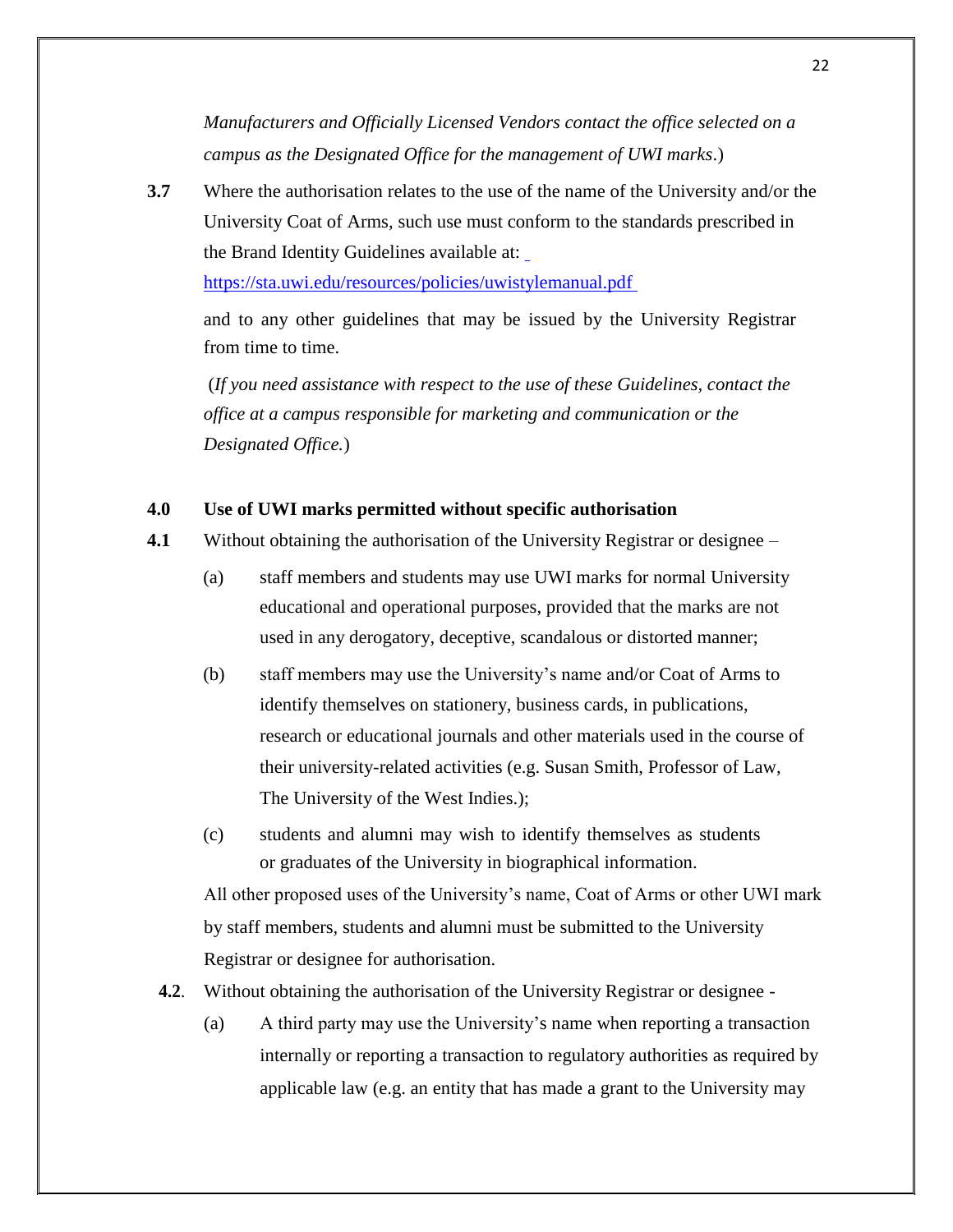make a report on the grant internally or to a government body for tax purposes).

(b) A government or non-profit entity that has funded research or programming at the University may use the University's name to disclose that it has provided such funding.

#### **5.0 Licensing of UWI marks prohibited**

- **5.1** The University will not license products that do not meet minimum standards of quality and/or good taste or are judged to be dangerous and/or carry high product liability risks.
- **5.2** The University will not approve the use of UWI marks in the promotion of weapons, alcohol, tobacco, or "recreational" drug products. The University reserves the right to prohibit other uses which it deems inappropriate as being inconsistent with the image and mission of the University.

#### **6.0 Restrictions on use of UWI marks**

- **6.1** A UWI mark may not be incorporated into the name or mark of any other body. The use of the name and Coat of Arms of the University with a trade mark associated with another entity must confirm to the guidelines specified in the Brand Identity Guidelines (See paragraph 3.7 of this Part) .
- **6.2** UWI marks may not be used in any way that would constitute an endorsement by the University of any organisation, product, activity, service, or contract, or any political party or any political or religious view.
- **6.3** Use of the University's name or Coat of Arms or other UWI mark is NOT permitted on cards, stationery, signage, promotional literature, web sites or other communication used in connection with an individual's private practice or business.

#### **7.0 Use of UWI marks by staff member with permission**

**7.1** In appropriate cases, the Council or a Campus Council on its behalf, or an officer duly authorised by the Council or Campus Council may, subject to such conditions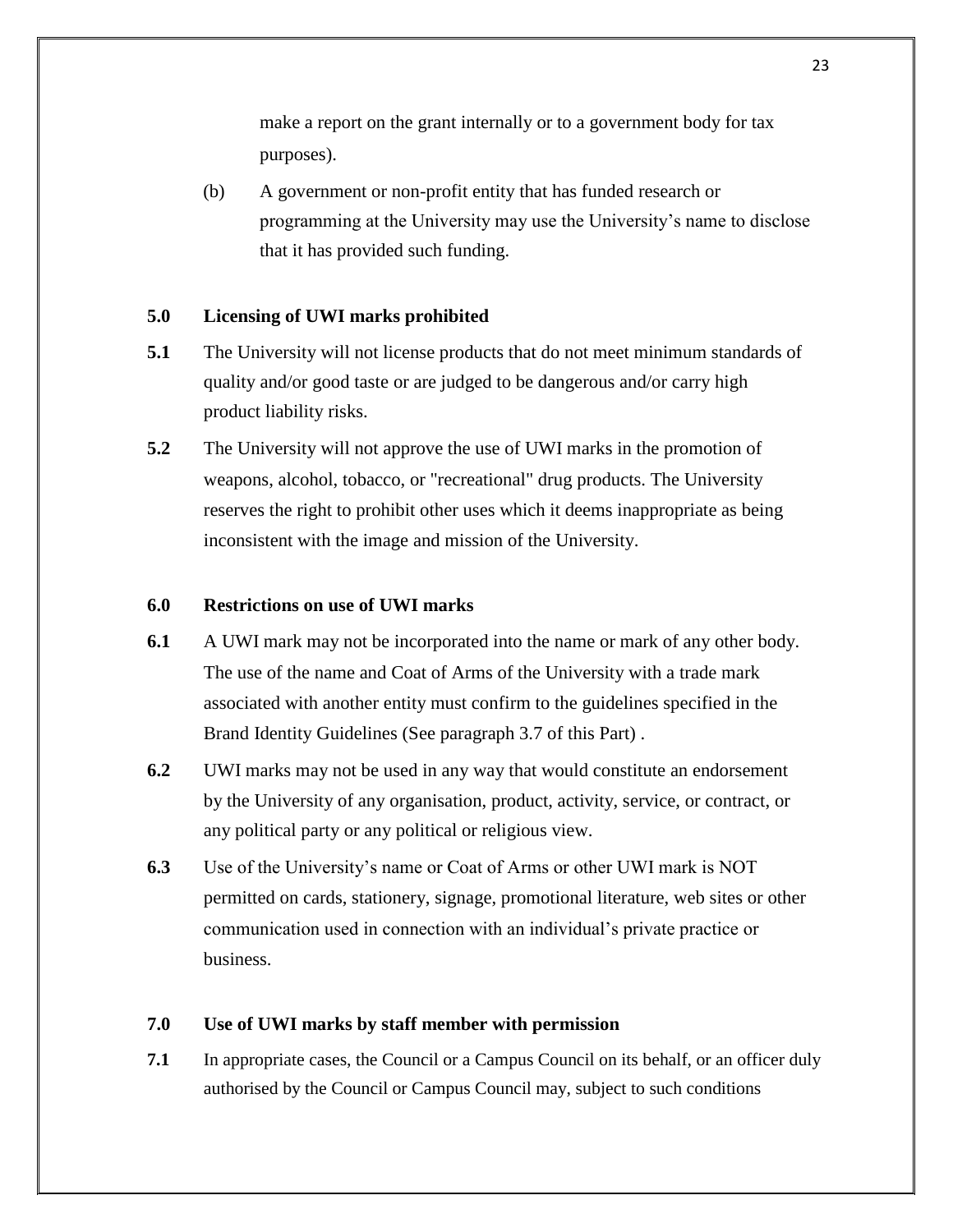may be determined in a particular case, permit a staff member wishing to commercialise intellectual property rights owned by the staff member pursuant to Part I paragraph 2.2 and Part II paragraph 2.2 of the Policy, to use University marks for commercial activities with which the staff member is or will be associated.

#### **8.0 Royalties and Fees**

- **8.1** All licensed products manufactured for sale to the public are subject to a royalty. The royalty rate is designated by the University and is subject to change by the University. The royalty rate is paid on wholesale sales by the manufacturer of the products. Other fees include an administrative application processing fee and a reinstatement fee for licences cancelled for cause.
- **8.2** No royalty is payable under a licensing arrangement involving the use of a UWI mark -
	- (a) on products purchased by the University for internal consumption that is, by staff members and students, (e.g. plaques, calendars, athletic uniforms, schedules of events, programmes);
	- (b) on products manufactured or purchased by the University to promote the University and its programmes (e.g. student recruitment materials, fund-raising items, advertisement of University programmes and notices of special events); or
	- (c) in connection with *bona fide* fund raising events of a student organisation recognised by the University and approved by the Office responsible for student services and development on the campus concerned.

#### **9.0 Infringement**

**9.1** Products bearing UWI marks and produced without authorisation may be considered counterfeit or infringing items and subject to all available legal remedies, including, but not limited to, seizure of the products.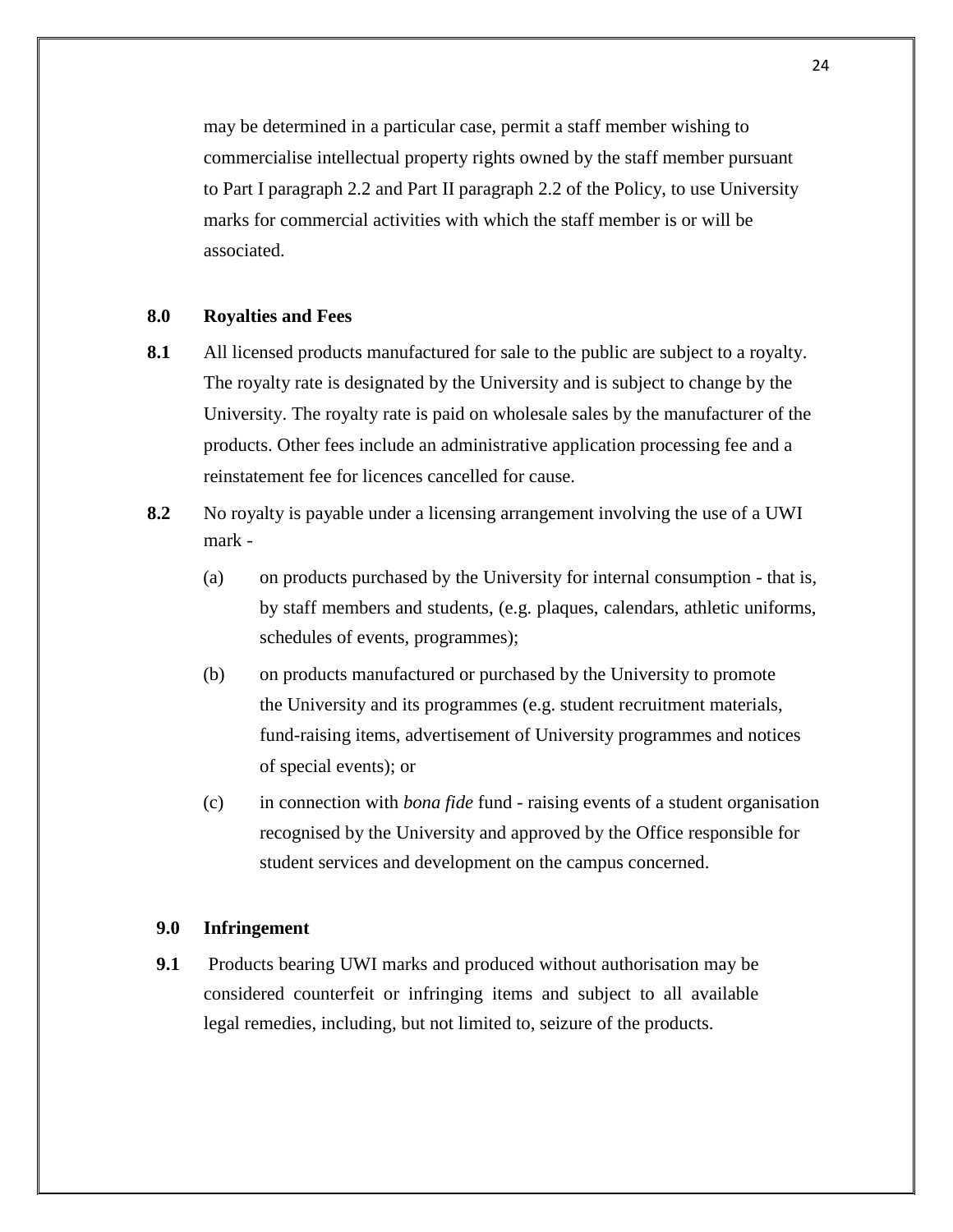**9.2** The unauthorised use of a UWI mark in connection with the provision of a service also constitutes an infringement in respect of which legal action may be taken by the University.

#### *Plant Variety Rights*

- **1.1** Plant variety rights are proprietary rights conferred by law in respect of the development of new varieties of plants (including agricultural, horticultural and ornamental plants). Some Contributing Countries provide legal protection for plant varieties, granting the owner exclusive rights to commercially use, sell, and direct the production, sale and distribution of plant varieties. To qualify for protection, a plant variety must be new, distinctive from other varieties, uniform in its characteristics and stable after repeated propagation.
- **1.2** With such modifications as may be necessary, the following provisions of this Policy shall apply in respect of a plant variety developed within the University -
	- (a) Part II, paragraphs 2.4 to 2.7, inclusive (ownership);
	- (b) Part II, paragraph 3 (distribution of royalties and fees);
	- (c) Part II paragraphs 4 and 5 (invention disclosure);
	- (d) Part II paragraph 6 (commercialisation).

#### **PART IV: GENERAL PROVISIONS**

#### **1.0 Policy Administration**

- **1.1** The management of this Policy is the responsibility of the Pro Vice Chancellor responsible for Research.
- **1.2** There shall be established a University Committee on Intellectual Property which shall consist of eleven persons selected from among academic and administrative staff. The University Registrar, University Bursar, University Counsel or their respective nominees, and the head of the Designated Office on a campus that has responsibility for functions under Parts I and II of this Policy shall be members of the Committee, *ex- officio*. The other members shall be appointed by the Pro Vice Chancellor and shall serve for three years.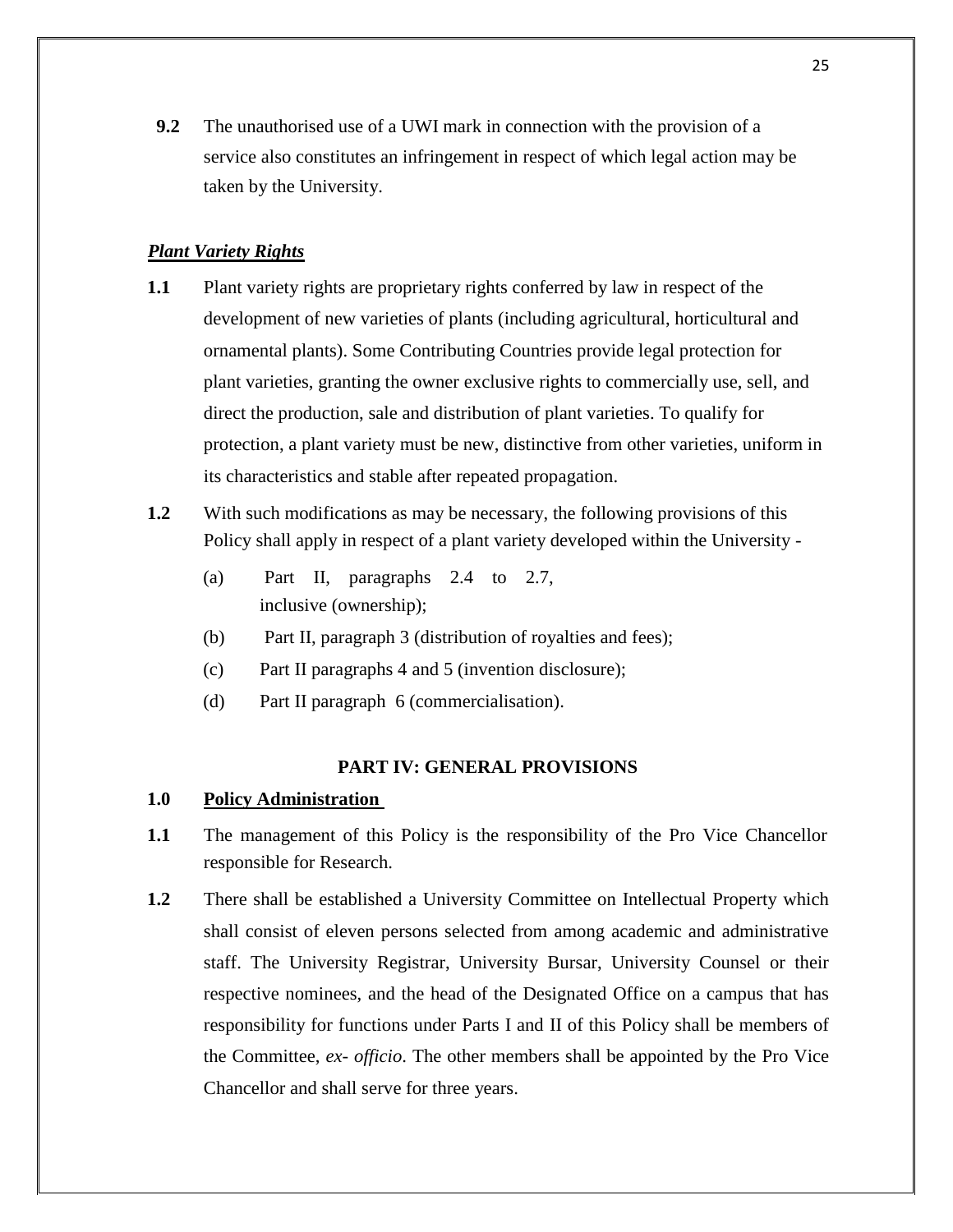- **1.3** The Committee shall advise the Pro Vice Chancellor on
	- (a) the determination of ownership rights in relation to works, inventions and plant varieties created within the University;
	- (b) the distribution of the University's share of income among departments, faculties and programmes of the University;
	- (c) the resolution of any conflict relating to the interpretation or operation of this Policy;
	- (d) the protection and exploitability of any work, invention or plant variety in which the University has rights;
	- (e) the protection and use of UWI marks;
	- (f) the need for modification of this Policy; and
	- (g) such other matters relating to this Policy as the Pro Vice Chancellor may request.
- **1.4** The Committee may appoint such sub-committees as it thinks fit.
- **1.5**. The University may elect to assign its rights covered by this Policy to a nominee company.

#### **2.0 Resolution of Disputes**

- 2.1 If all other attempts fail in an effort to resolve a dispute between the University and another party with respect to a decision on ownership of rights in any work, invention or plant variety or a decision on the identity of the author of a work or the person who made an invention or plant variety or on revenue sharing, the dispute shall be referred to a Board of Arbitration composed of one representative nominated by the University, one by the other party, and a third member selected by the two representatives thus chosen.
- **2.2.** Either the University or the other party may require that a Board of Arbitration be selected by giving to the other written notice of such requirement. If either the University or the other party does not nominate a member of the Board of Arbitration within ten (10) days after the other has given such written notice, then, the Committee shall make the nomination.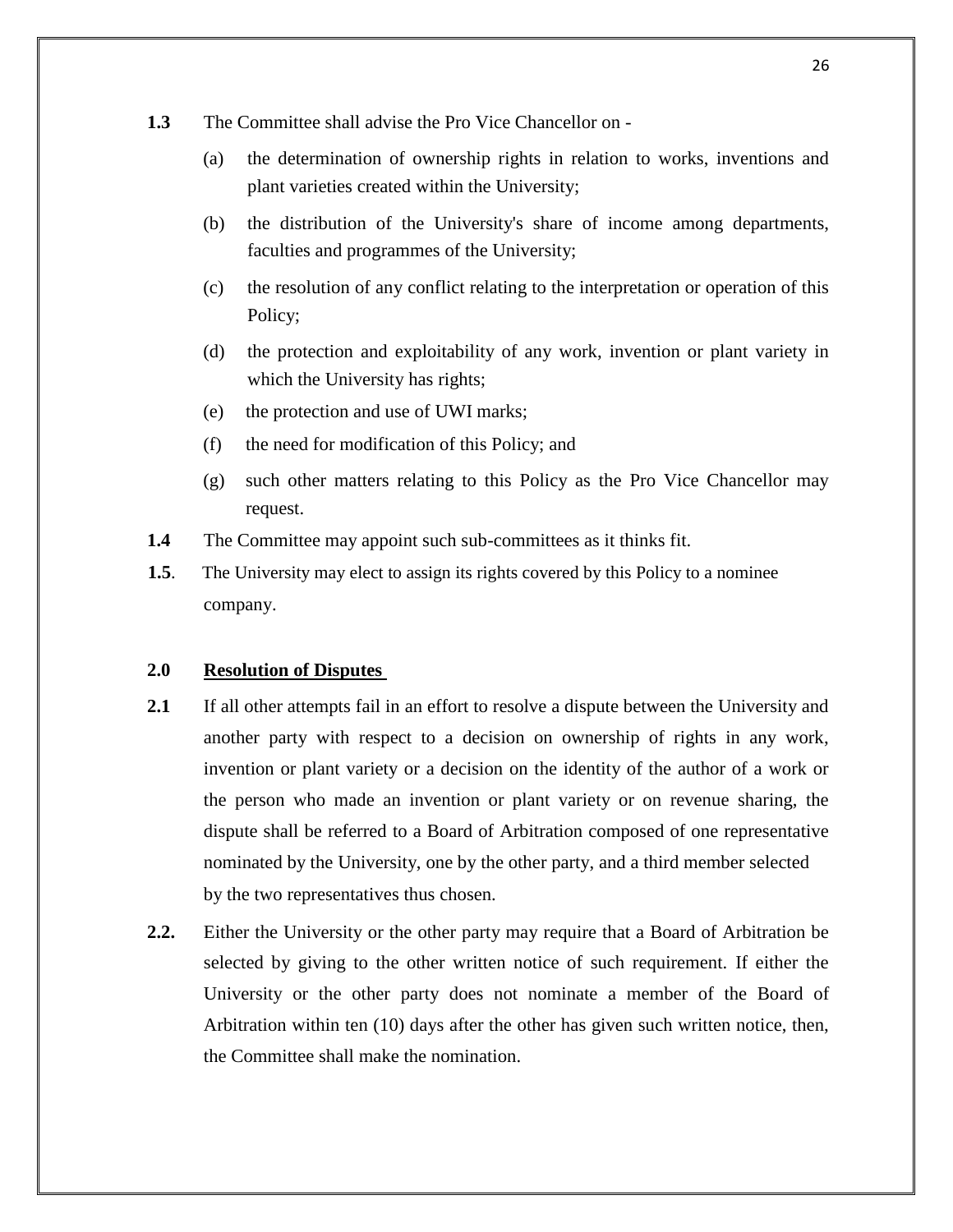- **2.3** If the two persons nominated as members of the Board of Arbitration pursuant to paragraph 2.2 are unable to agree on a third member for the Board, this shall be resolved under the applicable law in the University country in which the dispute has arisen.
- **2.4** The decision of the Board of Arbitration shall be final.

#### **3.0 Revenue and Expenditure**

- **3.1** A royalty account will be established on each Campus for each work, invention or plant variety in respect of which income is received for the exploitation of the proprietary rights in such work, invention or plant variety authorised expenses are incurred for the protection or licensing of such work, invention or plant variety. All such income and expenses shall be recorded in that account. One account may be opened in respect of two or more works, inventions or plant varieties that are so related that they have items of income or expenses in common. A single account may be established on a campus to receive royalties and fees derived from the exploitation of UWI marks.
- **3.2** An accounting of income and expenditure related to each work, invention or plant variety will be provided to the author or inventor annually, or more frequently by special arrangement, where circumstances warrant.

#### **4.0 Confidentiality**

- **4.1** All staff members and students involved in the process of invention disclosure, ownership determination, commercialisation and patentability evaluation, and commercial exploitation must make every effort to maintain the confidentiality of the invention until it is protected by patent. Where appropriate, confidentiality agreements should be used.
- **4.2** A staff member or student who has disclosed an invention under paragraph 4 of Part II should not normally be restricted for more than a period of one year, beginning with the date of disclosure, from publishing any information so disclosed.